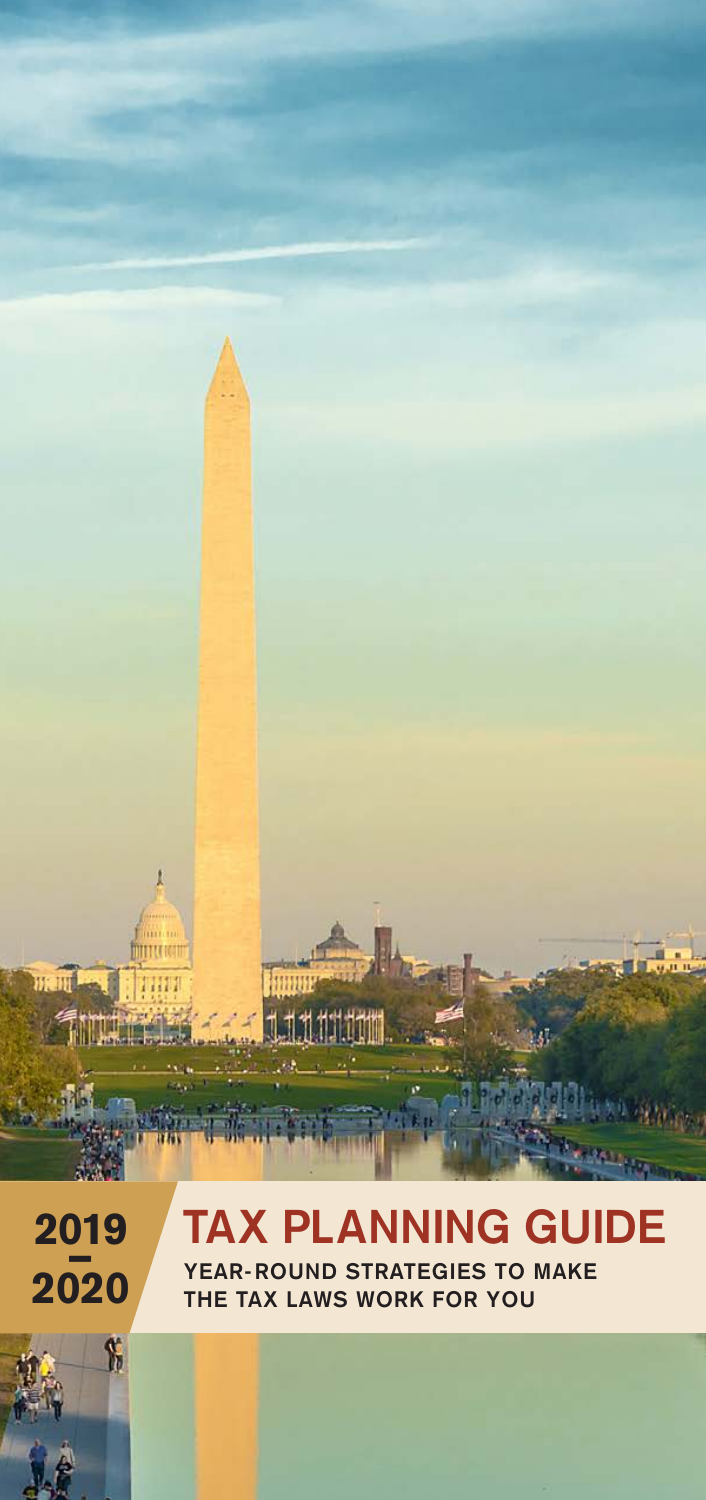## **Tax planning is as essential as ever**



ast year, most of the provisions of the massive Tax Cuts and Jobs Act (TCJA) went into effect. They included small income tax rate reductions for most individual tax brackets and a substantial reduction for corporations. The TCJA also provided a large tax deduction for owners of pass-through entities, doubled the standard deduction and child credits, and significantly increased exemptions for the individual alternative minimum tax (AMT) and the estate tax. **L**

But it wasn't all good news for taxpayers. The TCJA also eliminated or limited many tax breaks, and much of the tax relief provided is only temporary (unless Congress acts to make it permanent).

What does this all mean? Tax planning is as essential as ever.

This guide provides an overview of the most consequential changes under the TCJA and other key tax provisions you need to be aware of. It offers a variety of strategies for minimizing your taxes in the current tax environment. Use it to work closely with your tax advisor to identify the best strategies for your particular situation. He or she also can keep you apprised of any new tax law developments that occur this year that might affect you.

## **Contents**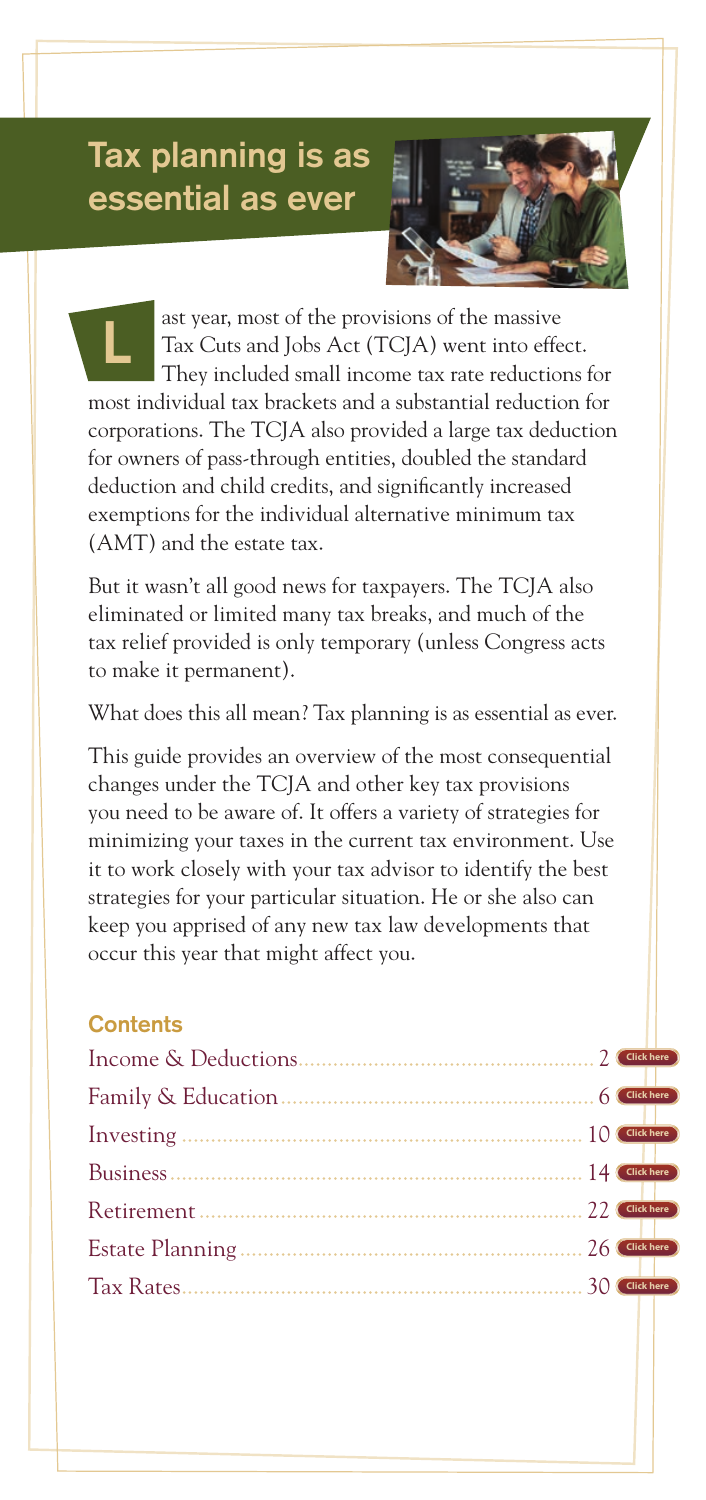# **Deductions aren't what they once were, but tax-saving opportunities remain**

or many taxpayers, deductions aren't as powerful as they used to be, before several significant Tax Cuts and Jobs Act (TCJA) provisions went into effect last year. For example, the TCJA generally reduced tax rates, and deductions save less tax when rates are lower. The TCJA also reduced or eliminated many deductions. But proper timing of deductible expenses can still help maximize your tax savings. So can taking advantage of other breaks related to your home and your health care. **F**

#### **Standard deduction vs. itemizing**

Taxpayers can choose to either itemize certain deductions or take the standard deduction based on their filing status. Itemizing deductions when the total will be larger than the standard deduction saves tax, but it makes filing more complicated.

The TCJA nearly doubled the standard deduction for each filing status. Those amounts are to be annually adjusted for inflation through 2025, after which they're scheduled to drop back to the amounts under pre-TCJA law. (See Chart 1 for 2019 amounts.)

The combination of a higher standard deduction and the reduction or elimination of many itemized deductions means that some taxpayers who once benefited from itemizing are now better off taking the standard deduction.

#### **State and local tax deduction**

Through 2025, your entire itemized deduction for state and local taxes — including property tax and the greater of income or sales tax — is limited to \$10,000 (\$5,000 if you're married filing separately).

| <b>CHART 1</b><br>2019 standard deduction                                                                                   |                                 |  |  |
|-----------------------------------------------------------------------------------------------------------------------------|---------------------------------|--|--|
| <b>Filing status</b>                                                                                                        | Standard deduction <sup>1</sup> |  |  |
| \$12,200<br>Singles and separate filers                                                                                     |                                 |  |  |
| Heads of households                                                                                                         | \$18,350                        |  |  |
| Joint filers                                                                                                                | \$24,400                        |  |  |
| Taxpayers age 65 or older or blind can claim an additional standard<br>deduction: \$1,300 if married, \$1,650 if unmarried. |                                 |  |  |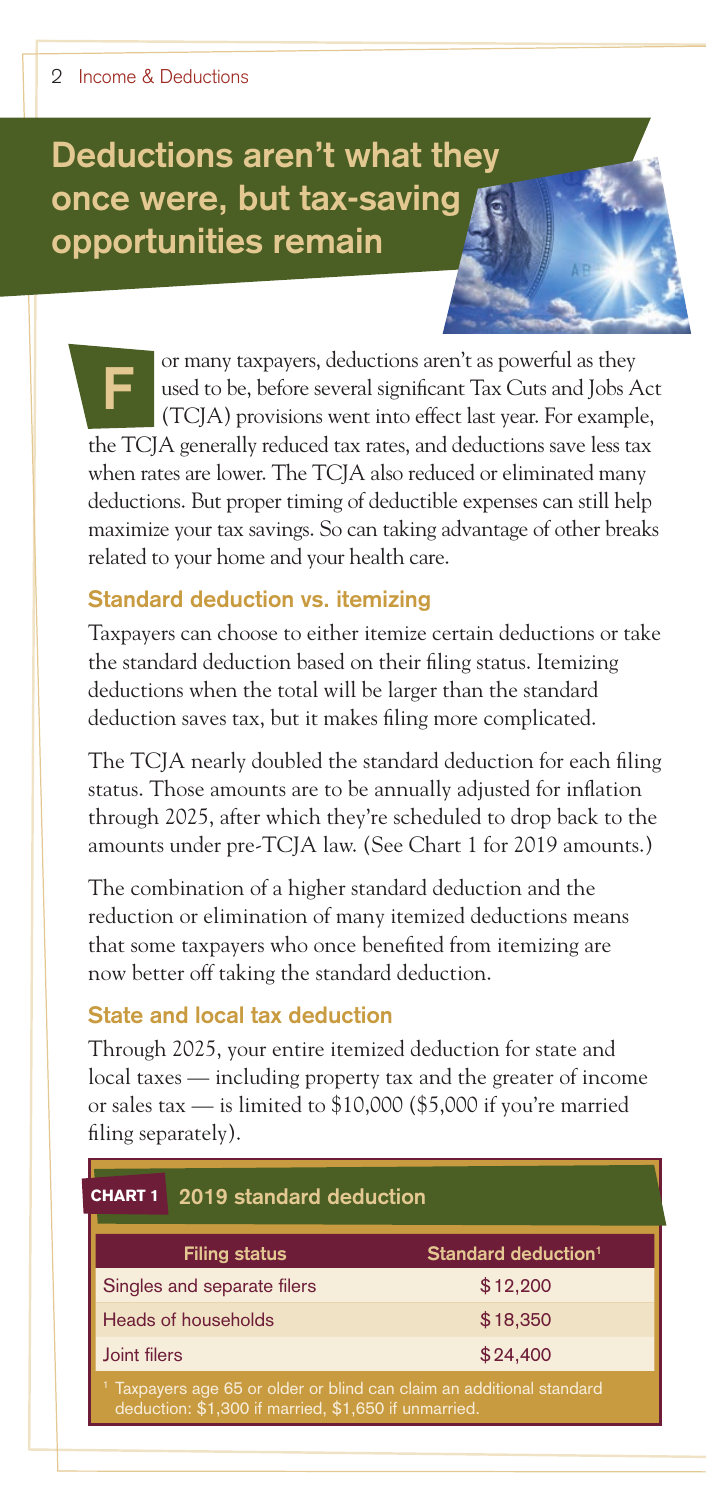#### Income & Deductions 3

Deducting sales tax instead of income tax may be beneficial if you reside in a state with no, or low, income tax or you purchased a major item, such as a car or boat.

#### **Home-related breaks**

Consider both deductions and exclusions in your tax planning:

**Property tax deduction.** As noted above, through 2025 your property tax deduction is subject to the limit on deductions for state and local taxes.



**Mortgage interest deduction.** You generally can claim an itemized deduction for interest on mortgage debt incurred to purchase, build or improve your principal residence and a second residence. Points paid related to your principal residence also may be deductible. Through 2025, the TCJA reduces the mortgage debt limit from \$1 million to \$750,000 for debt incurred after Dec. 15, 2017, with some limited exceptions.

**Home equity debt interest deduction.** Through 2025, the TCJA effectively limits the home equity interest deduction to debt that would qualify for the home mortgage interest deduction. (Under pre-TCJA law, interest was deductible on up to \$100,000 of home equity debt used for any purpose, such as to pay off credit card debt or to buy a car.)

**Home office deduction.** If you're an employee and work from home, home office expenses aren't deductible through 2025, because of the suspension of miscellaneous itemized deductions subject to the 2% of adjusted gross income floor. (If you're self-employed, you may still be able to deduct home office expenses. See Case Study 5 on page 20.)

**Personal casualty and theft loss deduction.** Through 2025, this itemized deduction is suspended except if the loss was due to an event officially declared a disaster by the President.

**Rental income exclusion.** If you rent out all or a portion of your principal residence or second home for less than 15 days, you don't have to report the income. But expenses directly associated with the rental, such as advertising and cleaning, won't be deductible.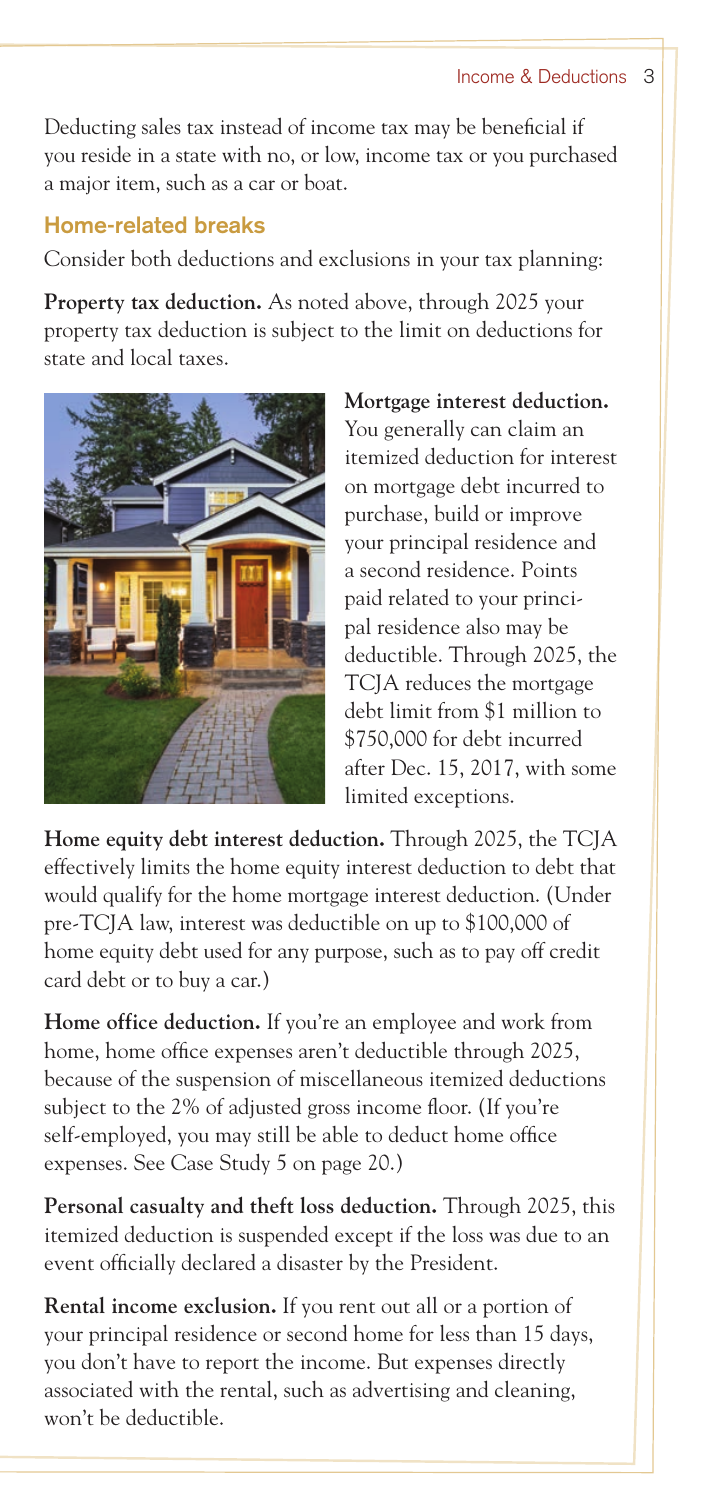#### 4 Income & Deductions

**Home sale gain exclusion.** When you sell your principal residence, you can exclude up to \$250,000 of gain (\$500,000 for married couples filing jointly) if you meet certain tests. *Warning:* Gain that's allocable to a period of "nonqualified" use generally isn't excludable.

**Loss deduction.** If you sell your home at a loss and part of your home is rented out or used exclusively for your business, the loss attributable to that portion may be deductible.

**Moving expenses.** Through 2025, work-related moving expenses are deductible only by active-duty members of the Armed Forces (and their spouses or dependents) who move because of a military order that calls for a permanent change of station. (If you're eligible, you don't have to itemize to claim this deduction.)

#### **Charitable donations**

Donations to qualified charities are generally fully deductible but only if you itemize deductions. If itemizing no longer will save you tax because of the increased standard deduction, you won't get a federal income tax benefit from charitable gifts. However, you might benefit from "bunching" donations into alternating years if your total itemized deductions in those years would then surpass your standard deduction. You can then itemize just in those years.

For large donations, discuss with your tax advisor which assets to give and the best ways to give them. For example, appreciated publicly traded stock you've held more than one year can make one of the best charitable gifts because you can deduct the current fair market value and avoid the capital gains tax you'd pay if you sold the property. You can enjoy the capital gains tax savings whether or not you itemize deductions.

#### **Tax-advantaged saving for health care**

You may be able to save taxes without having to worry about the medical expense deduction floor (see "What's new!" at right) by contributing to one of these accounts:

**HSA.** If you're covered by a qualified high-deductible health plan, you can contribute pretax income to an employer-sponsored Health Savings Account — or make deductible contributions to an HSA you set up yourself — up to \$3,500 for self-only coverage and \$7,000 for family coverage (plus \$1,000 if you're age 55 or older) for 2019. HSAs can bear interest or be invested, growing tax-deferred similar to an IRA. Withdrawals for qualified medical expenses are tax-free, and you can carry over a balance from year to year, allowing the account to grow.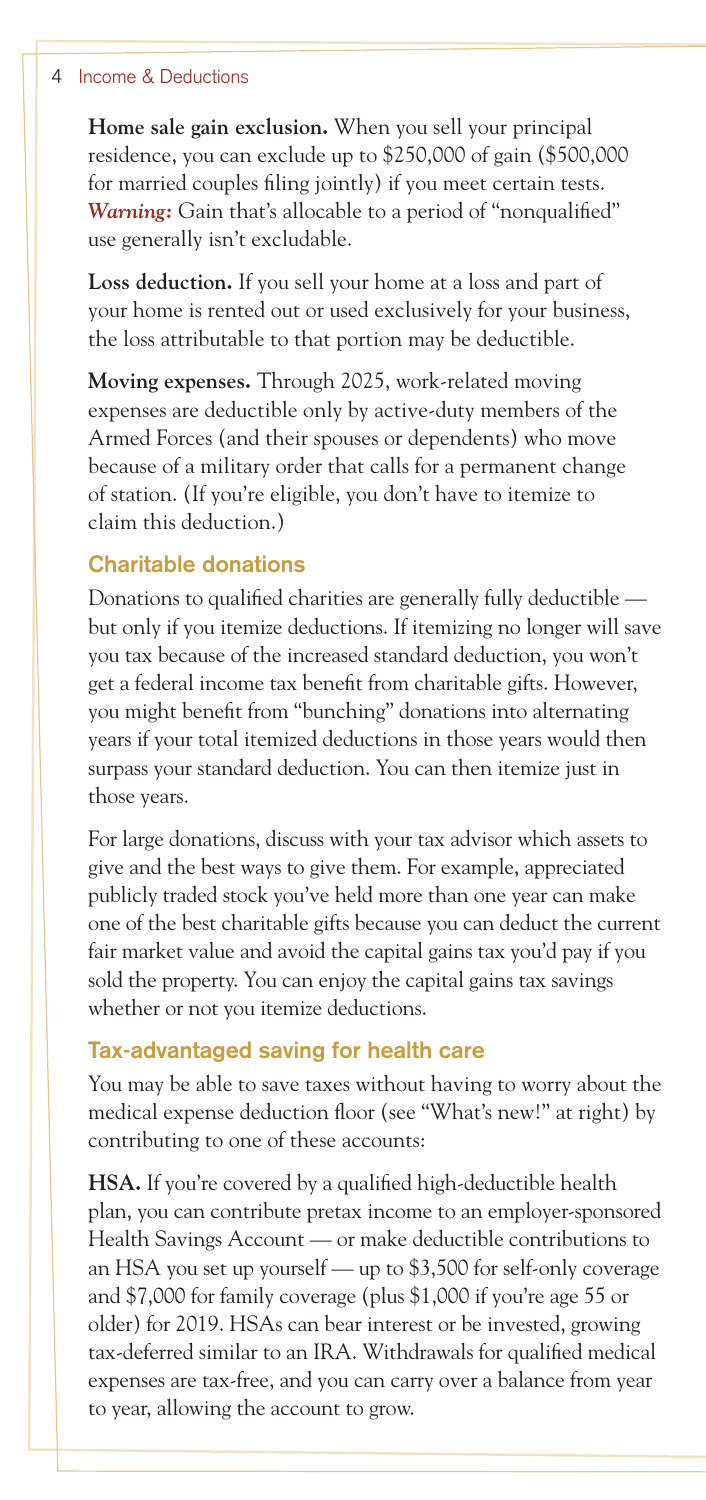#### **It may be harder to deduct medical expenses this year** WHAT'S NEW!



If medical expenses not paid via tax-advantaged accounts or reimbursable by insurance exceed a certain percentage of your adjusted gross income (AGI), you can claim an itemized deduction for the amount exceeding that "floor." The

TCJA had reduced the floor from 10% to 7.5% for 2017 and 2018, but it will be 10% when you file your 2019 tax return unless Congress extends the 7.5% floor. (Check with your tax advisor for the latest information.)

Eligible expenses may include health insurance premiums, long-term-care insurance premiums (limits apply), medical and dental services, and prescription drugs. Mileage driven for health care purposes also can be deducted — at 20 cents per mile for 2019.

Consider bunching elective medical procedures (and any other services and purchases whose timing you can control without negatively affecting your or your family's health) into alternating years if it would help you exceed the applicable floor and you'd have enough total itemized deductions to benefit from itemizing.

**FSA.** You can redirect pretax income to an employer-sponsored Flexible Spending Account up to an employer-determined limit — not to exceed \$2,700 in 2019. The plan pays or reimburses you for qualified medical expenses. What you don't use by the plan year's end, you generally lose — though your plan might allow you to roll over up to \$500 to the next year. Or it might give you a  $2\frac{1}{2}$ -month grace period to incur expenses to use up the previous year's contribution. If you have an HSA, your FSA is limited to funding certain permitted expenses.

#### **Alternative minimum tax**

Before timing deductions, consider the AMT — a separate tax system that disallows some tax deductions, such as for state and local taxes, and treats certain income items differently, such as incentive stock option exercises. You must pay the AMT if your AMT liability exceeds your regular tax liability.

The TCJA substantially increases the AMT exemptions through 2025. (See Chart 9 on page 31.) Combined with other TCJA changes, the result is that very few taxpayers will be at AMT risk. Your tax advisor can help you determine if you're among the small number of taxpayers who need to plan for the AMT.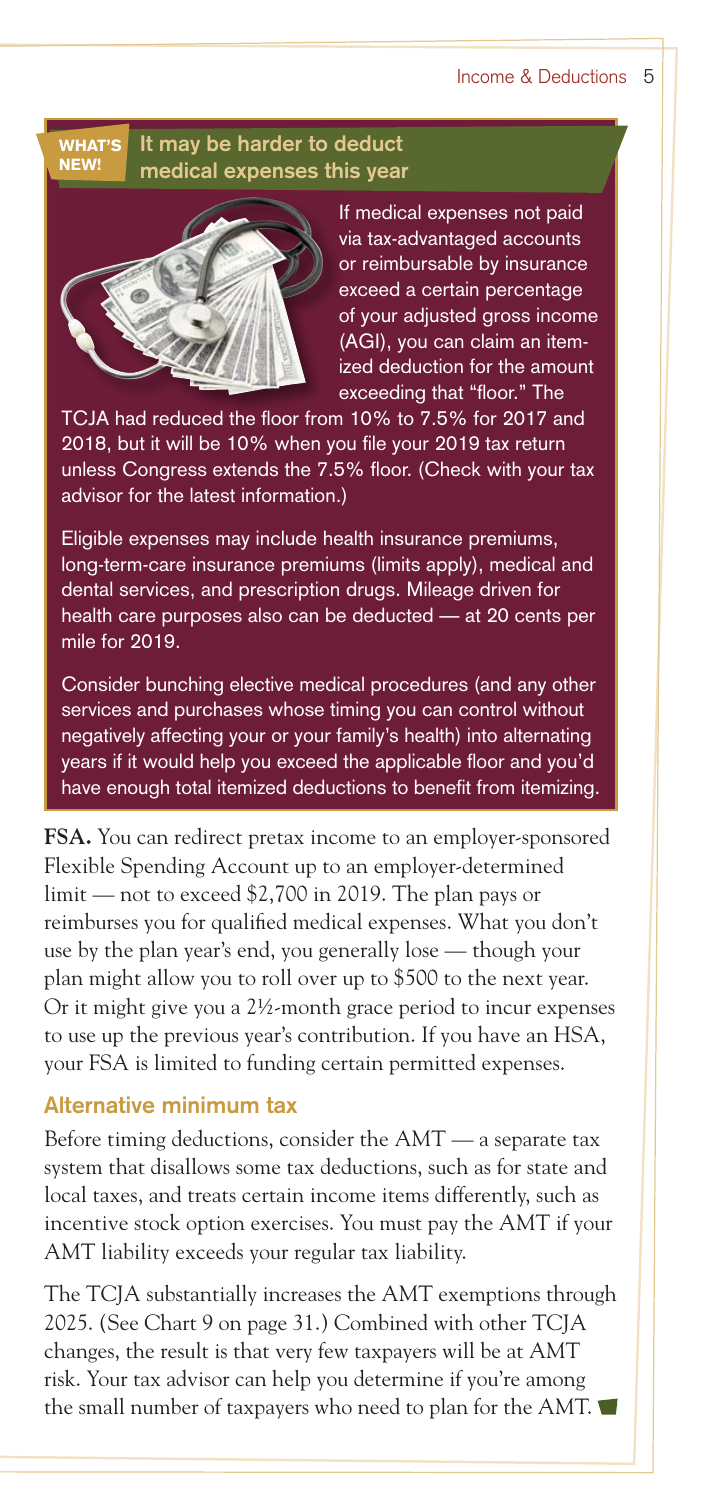# **Make saving taxes a family tradition**



hile the Tax Cuts and Jobs Act (TCJA) has reduced or eliminated many tax breaks for the next several years, most child- and education-related breaks remain intact. Some have even been enhanced. Be sure you and your family take advantage of available credits, deductions and other tax-saving opportunities to make saving taxes a family tradition. **W**

## **Child, dependent and adoption credits**

Through 2025, the TCJA expands tax credits for families, doubling the child credit and adding a "family" credit for dependents who don't qualify for the child credit. Tax credits reduce your tax bill dollar for dollar, so for many taxpayers these expanded credits will make up for the TCJA's suspension of dependency exemptions:

- ▲ For each child under age 17 at the end of 2019, you may be able to claim a \$2,000 credit. The credit still phases out for higher-income taxpayers (see Chart 2), but the income ranges are much higher than before the TCJA. So more taxpayers are now benefiting from the credit.
- $\blacktriangle$  For each qualifying dependent other than a qualifying child (such as a dependent child age 17 or older or a dependent elderly parent), a \$500 family credit is now available. But it's also subject to the income-based phaseout.

If you adopt in 2019, you may qualify for the adoption credit or for an employer adoption assistance program income exclusion. Both are \$14,080 for 2019, but the credit is also subject to an income-based phaseout. (See Chart 2.)

#### **Dependent care breaks**

A couple of tax breaks can help offset the costs of dependent care:

**Tax credit.** For children under age 13 or other qualifying dependents, you may be eligible for a credit for a portion of your dependent care expenses. Generally, the credit equals 20% of the first \$3,000 of qualified expenses for one child or 20% of up to \$6,000 of such expenses for two or more children. So, the maximum credit is usually \$600 for one child or \$1,200 for two or more children.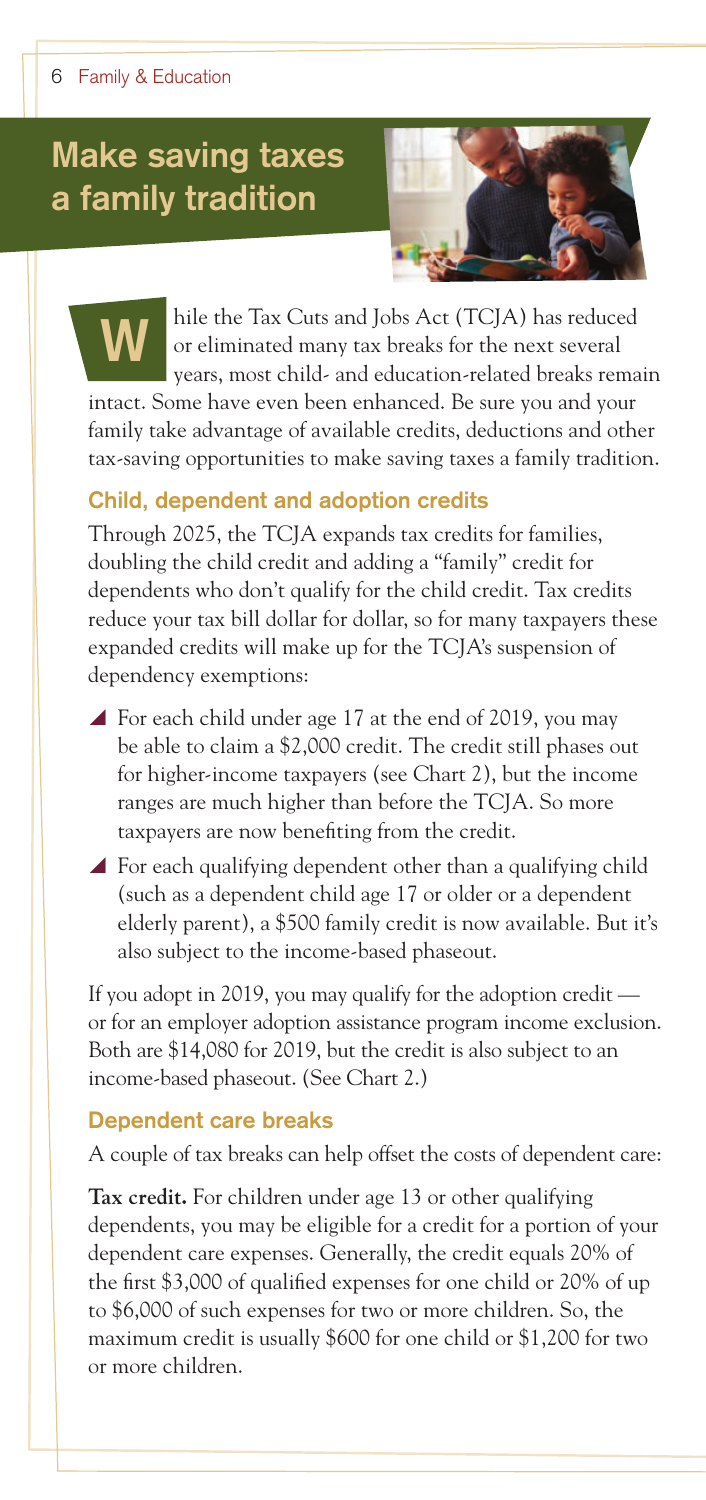**FSA.** For 2019, you can contribute up to \$5,000 pretax to an employer-sponsored child and dependent care Flexible Spending Account. The plan pays or reimburses you for these expenses. You can't claim a tax credit for expenses reimbursed through an FSA.

## **"Kiddie tax"**

The "kiddie tax" generally applies to most unearned income of children under age 19 and of full-time students under age 24 (unless the students provide more than half of their own support from earned income). Before 2018, unearned income subject to the kiddie tax was generally taxed at the parents' tax rate.

Through 2025, the TCJA makes the kiddie tax harsher. Now a child's unearned income beyond \$2,200 (for 2019) will be taxed according to the tax brackets used for trusts and estates, which for 2019 are taxed at the highest marginal rate of 37% once taxable income exceeds \$12,750. (See Chart 8 on page 30.) In contrast, for a married couple filing jointly, the 37% rate doesn't kick in until their 2019 taxable income tops \$612,350. In other words, children's unearned income often will be taxed at *higher* rates than their parents' income.

| Child and education breaks <sup>1</sup> :<br><b>CHART 2</b><br>Are you subject to a phaseout? |                                         |                               |  |  |
|-----------------------------------------------------------------------------------------------|-----------------------------------------|-------------------------------|--|--|
| <b>Tax break</b>                                                                              | MAGI <sup>2</sup> phaseout range        |                               |  |  |
|                                                                                               | Single / Head of household <sup>3</sup> | <b>Married filing jointly</b> |  |  |
| Child credit                                                                                  | $$200,000 - $240,000$                   | $$400,000 - $440,000$         |  |  |
| Adoption<br>credit                                                                            | $$211,160 - $251,160$                   | $$211,160 - $251,160$         |  |  |
| American<br>Opportunity<br>credit                                                             | $$80,000 - $90,000$                     | $$160,000 - $180,000$         |  |  |
| I ifetime<br>Learning<br>credit                                                               | $58,000 - $68,000$<br>\$                | $$116,000 - $136,000$         |  |  |
| <b>Student</b><br>loan interest<br>deduction                                                  | $$70,000 - $85,000$                     | $$140,000 - $170,000$         |  |  |
| <b>FSA</b><br>contribution                                                                    | $$95,000 - $110,000$                    | $$190,000 - $220,000$         |  |  |

Modified adjusted gross income.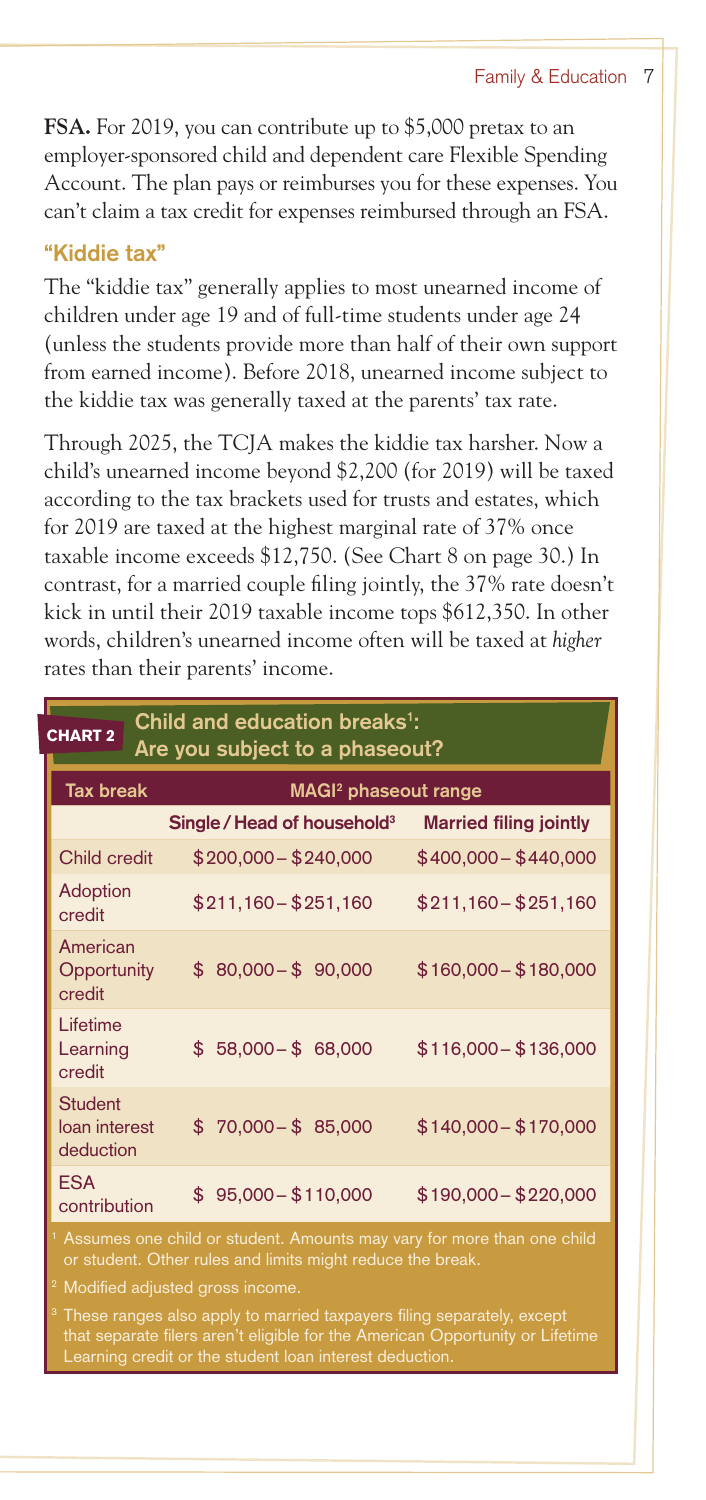#### 8 Family & Education

#### **529 plans**

If you're saving for education expenses, consider a Section 529 plan. You can choose a prepaid tuition plan to secure current tuition rates or a tax-advantaged savings plan to fund education expenses:

- $\blacktriangle$  Although contributions aren't deductible for federal purposes, any growth is tax-deferred. (Some states do offer breaks for contributing.)
- $\blacktriangle$  Distributions used to pay qualified postsecondary school expenses (such as tuition, mandatory fees, books, supplies, computer equipment, software, Internet service and, generally, room and board) are income-tax-free for federal purposes and typically for state purposes as well, making the tax deferral a permanent savings.
- $\blacktriangle$  The TCJA permanently allows tax-free distributions for elementary and secondary school tuition of up to \$10,000 per year per student.
- $\blacktriangle$  The plans usually offer high contribution limits, and there are no income limits for contributing.
- $\blacktriangle$  There's generally no beneficiary age limit for contributions or distributions.
- $\blacktriangle$  You can control the account, even after the child is of legal age.
- $\blacktriangle$  You can make tax-free rollovers to another qualifying family member.
- $\blacktriangle$  A special break for 529 plans allows you to front-load five years' worth of annual gift tax exclusions and make up to a \$75,000 contribution (or \$150,000 if you split the gift with your spouse) per beneficiary in 2019.

#### **CASE** Why Roth IRAs are tax-smart for teens STUDY 1

Zach, 16, is starting his first part-time job this year. Zach's parents would like to get him in the habit of saving for the future, and they ask their tax advisor for the most tax-advantaged option. She suggests a Roth IRA, which can be perfect for teenagers because they likely have many decades to let their accounts grow tax-free.

Roth IRA contributions aren't deductible, but if Zach earns no more than the standard deduction for singles (\$12,200 for 2019) and has no unearned income, he'll pay zero federal income tax anyway. So the tax-free treatment of future qualified distributions will be well worth the loss of any current deduction.

If Zach doesn't want to invest too much of his hard-earned money, his parents could *give* him some of the amount he's eligible to contribute. For example, if Zach earns \$6,000 for the year, his parents could give him \$5,000 so he could contribute the full \$6,000 he's eligible to contribute but still have \$5,000 to spend as he wishes (or save for a shorter-term goal).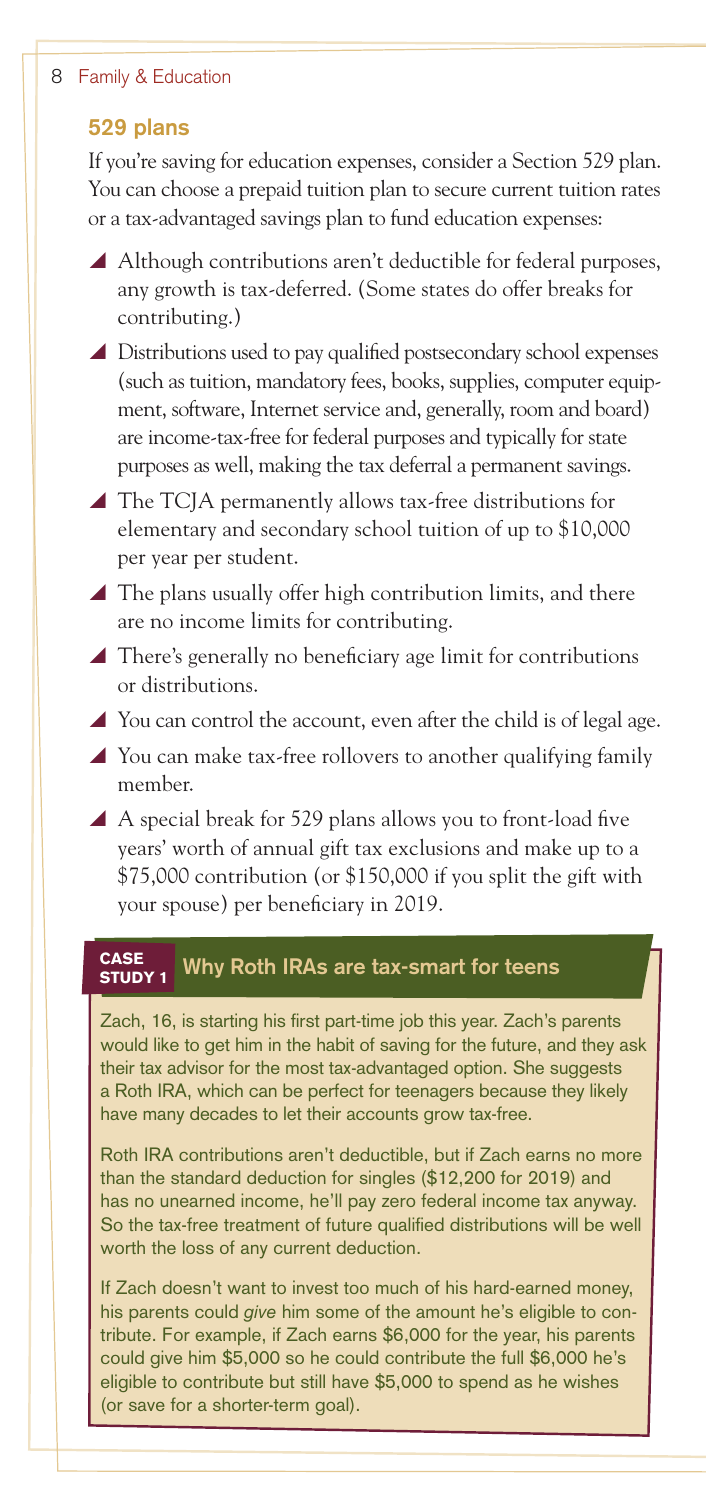The biggest downsides of 529 plans may be that your investment options — and when you can change them — are limited.

#### **ESAs**

Coverdell Education Savings Accounts are similar to 529 savings plans in that contributions aren't deductible for federal purposes, but plan assets can grow tax-deferred and distributions used to pay qualified education expenses are income-tax-free. ESAs are worth considering if you'd like to have direct control over how your contributions are invested or you want to pay elementary or secondary school expenses in excess of \$10,000 or that aren't tuition.

But the \$2,000 contribution limit is low, and it's phased out based on income. (See Chart 2 on page 7.) Also, contributions can generally be made only for beneficiaries under age 18. When the beneficiary turns age 30, the ESA generally must be distributed within 30 days, and any earnings may be subject to tax and a 10% penalty.

## **Education credits and deductions**

If you have children in college now, are currently in school yourself or are paying off student loans, you may be eligible for a credit or deduction:

**American Opportunity credit.** The tax break covers 100% of the first \$2,000 of tuition and related expenses and 25% of the next \$2,000 of expenses. The maximum credit, *per student*, is \$2,500 per year for the first four years of postsecondary education.

**Lifetime Learning credit.** If you're paying postsecondary education expenses beyond the first four years, you may benefit from the Lifetime Learning credit (up to \$2,000 *per tax return*).

**Student loan interest deduction.** If you're paying off student loans, you may be able to deduct the interest. The limit is \$2,500 *per tax return*.

*Warning:* Income-based phaseouts apply to these breaks. (See Chart 2 on page 7.) If your income is too high for you to qualify, your child might be eligible.

## **ABLE accounts**

Achieving a Better Life Experience accounts offer a tax-advantaged way to fund qualified disability expenses for a beneficiary who became blind or disabled before age 26. For federal purposes, tax treatment is similar to that of Sec. 529 college savings plans.

Under the TCJA, through 2025, 529 plan funds can be rolled over to an ABLE account without penalty if the ABLE account is owned by the beneficiary of the 529 plan or a member of the beneficiary's family. Such rolled-over amounts count toward the overall ABLE account annual contribution limit (\$15,000 for 2019).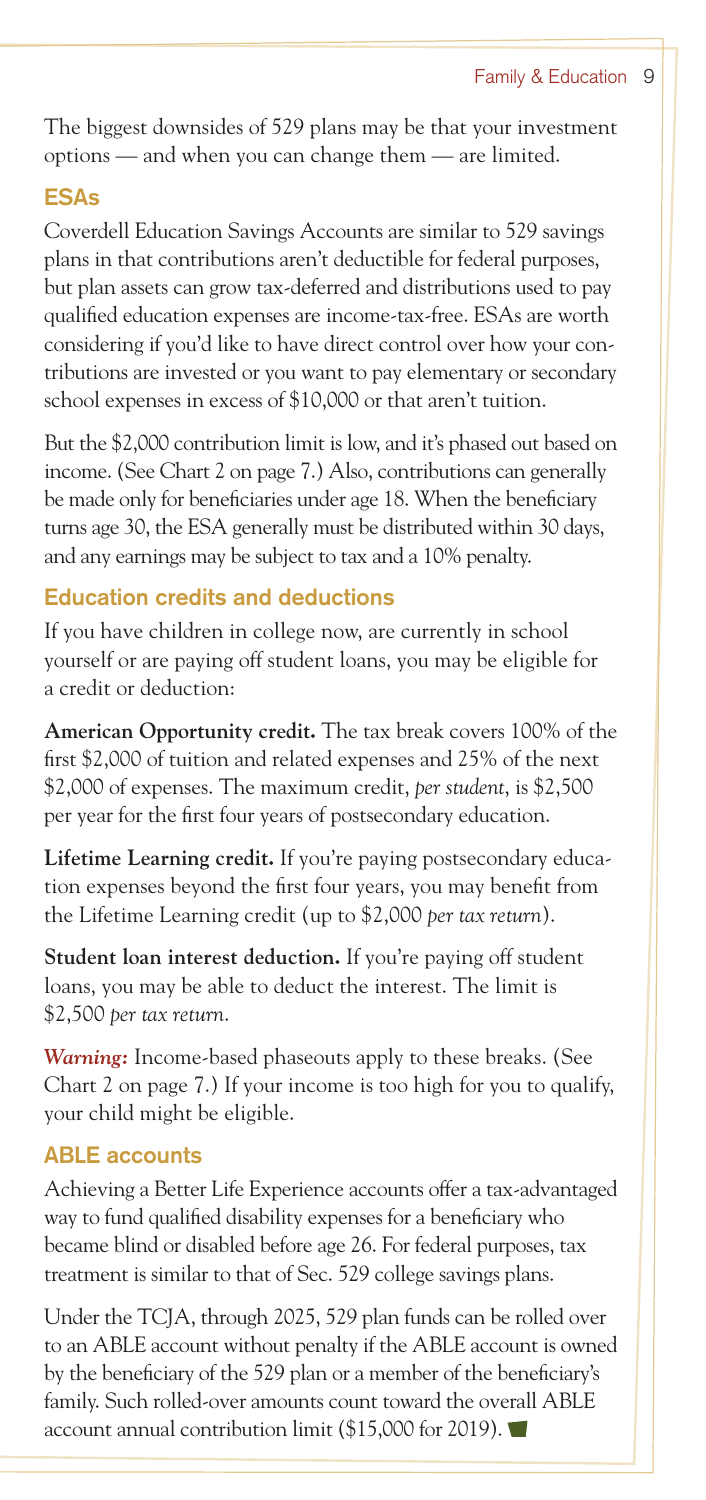# **Time to take another look at the impact of taxes on your portfolio**



hen it comes to investing, the focus is often on returns without regard to their potential tax impact. Because tax rates have continued to be relatively low, it's not surprising that there's been more focus on stock market volatility than on tax consequences. But, while the Tax Cuts and Jobs Act (TCJA) didn't change the long-term capital gains rates, its changes to ordinary-income tax rates and tax brackets do affect the tax you pay on investments. So it's time to take another look at the impact of taxes on your portfolio. **W**

#### **Capital gains tax and timing**

Although time, not timing, is generally the key to long-term investment success, timing can have a dramatic impact on the tax consequences of investment activities. Your long-term capital gains rate can be as much as 20 percentage points lower than your ordinary-income tax rate, even with the reductions to most ordinary-income rates under the TCJA. The long-term gains rate applies to investments held for more than 12 months and remains at 15% for middle-bracket taxpayers. A 20% long-term capital gains rate still applies to higher-income taxpayers.

Because of TCJA-related changes to the brackets, through 2025, the 20% rate kicks in before the top ordinary-income rate does. (See Chart 3 on page 11 and Chart 9 on page 31.) Higher rates also still apply to certain types of assets. (See Chart 3.) But taxpayers in the bottom two brackets generally continue to enjoy a 0% long-term capital gains rate.

Holding on to an investment until you've owned it more than one year may help substantially cut tax on any gain. Here are some other tax-saving strategies related to timing:

**Use unrealized losses to absorb gains.** To determine capital gains tax liability, realized capital gains are netted against realized capital losses. Both long- and short-term gains and losses can offset one another. If you've cashed in some big gains during the year and want to reduce your 2019 tax liability, look for unrealized losses in your portfolio and consider selling them before year end to offset your gains.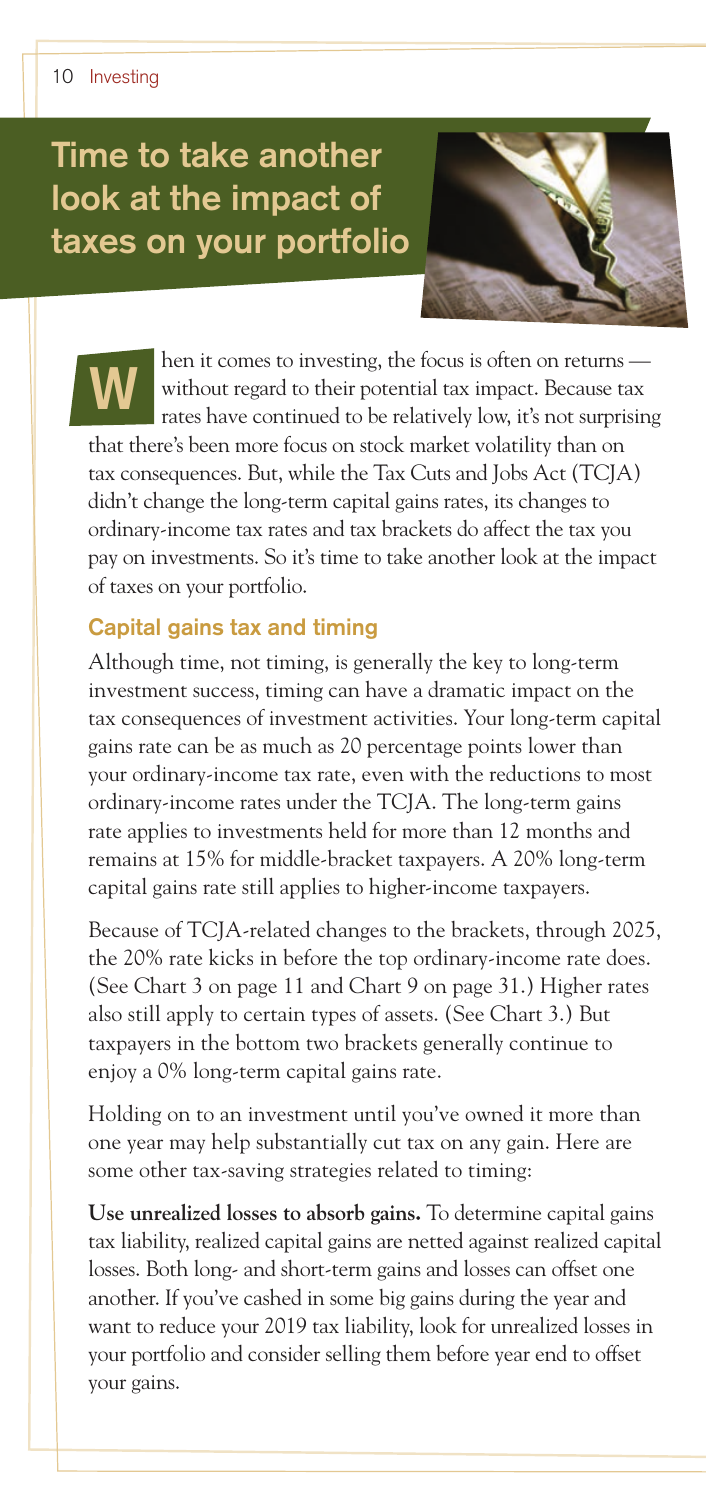#### Investing 11

**Avoid wash sales.** If you want to achieve a tax loss with minimal change in your portfolio's asset allocation, consider the wash sale rule. It prevents you from taking a loss on a security if you buy a substantially identical security (or an option to buy such a security) within 30 days before or after you sell the security that created the loss. You can recognize the loss only when you sell the replacement security.

Fortunately, there are ways to avoid triggering the wash sale rule and still achieve your goals. For example, you can immediately buy securities of a different company in the same industry or shares in a mutual fund that holds securities much like the ones you sold. Or, you can wait 31 days to repurchase the same security. Alternatively, before selling the security, you can purchase additional shares of that security equal to the number you want to sell at a loss, and then wait 31 days to sell the original portion.

**Swap your bonds.** With a bond swap, you sell a bond, take a loss and then immediately buy another bond of similar quality and duration from a different issuer. Generally, the wash sale rule doesn't apply because the bonds aren't considered substantially identical. Thus, you achieve a tax loss with virtually no change in economic position.

| What's the maximum 2019 capital gains tax rate?<br><b>CHART 3</b>                                                                                                                                                                                                                                                                                                                                                                                                    |                                           |  |  |  |
|----------------------------------------------------------------------------------------------------------------------------------------------------------------------------------------------------------------------------------------------------------------------------------------------------------------------------------------------------------------------------------------------------------------------------------------------------------------------|-------------------------------------------|--|--|--|
| Type of gain                                                                                                                                                                                                                                                                                                                                                                                                                                                         | Rate <sup>1</sup>                         |  |  |  |
| Short-term (assets held 12 months or less)                                                                                                                                                                                                                                                                                                                                                                                                                           | Taxpayer's<br>ordinary-income<br>tax rate |  |  |  |
| Long-term (assets held more than 12 months)                                                                                                                                                                                                                                                                                                                                                                                                                          | 15%                                       |  |  |  |
| Some key exceptions                                                                                                                                                                                                                                                                                                                                                                                                                                                  |                                           |  |  |  |
| Long-term gain of certain higher-income taxpayers                                                                                                                                                                                                                                                                                                                                                                                                                    | $20%$ <sup>2</sup>                        |  |  |  |
| Most long-term gain that would be taxed at 10% or<br>12% based on the taxpayer's ordinary-income rate                                                                                                                                                                                                                                                                                                                                                                | 0%                                        |  |  |  |
| Long-term gain on collectibles, such as artwork<br>and antiques                                                                                                                                                                                                                                                                                                                                                                                                      | 28%                                       |  |  |  |
| Long-term gain attributable to certain recapture of<br>prior depreciation on real property                                                                                                                                                                                                                                                                                                                                                                           | 25%                                       |  |  |  |
| In addition, the 3.8% NIIT applies to net investment income to the extent<br>that modified adjusted gross income (MAGI) exceeds \$200,000 (singles<br>and heads of households), \$250,000 (married filing jointly) or \$125,000<br>(married filing separately).<br><sup>2</sup> The 20% rate applies to taxpayers with taxable income exceeding<br>\$434,550 (singles), \$461,700 (heads of households), \$488,850 (joint<br>filers) or \$244,425 (separate filers). |                                           |  |  |  |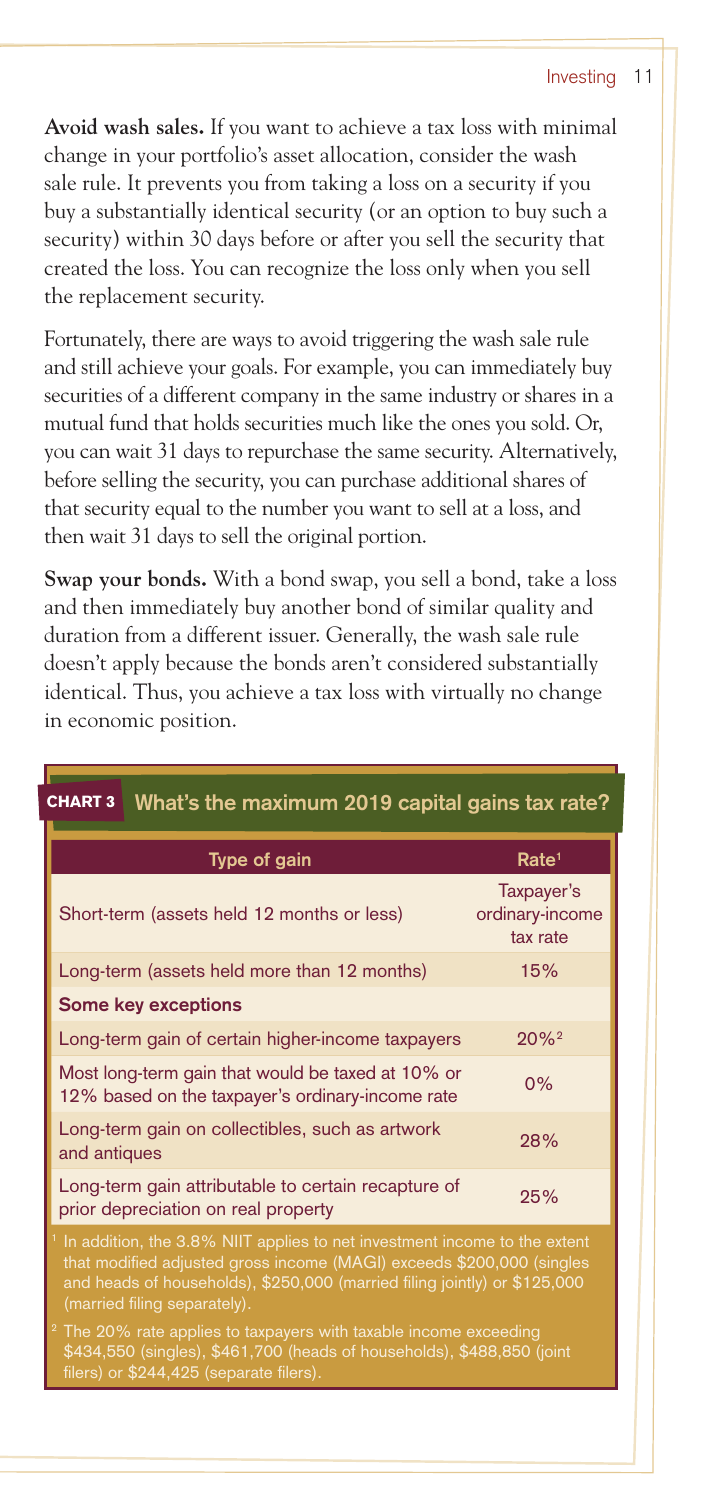#### 12 Investing

#### **Turning a capital loss into a tax-saving opportunity CASE** STUDY 2



Miriam's year-to-date net realized losses are \$13,000. Her portfolio includes \$20,000 of stock that she paid only \$10,000 for. Miriam has been thinking about selling it to diversify her portfolio, but she's been concerned about the capital gains tax.

Her tax advisor suggests that now might be a good time to sell the stock because her \$10,000 gain would essentially be tax-free: The gain would absorb \$10,000 of losses, leaving Miriam with a \$3,000 net loss that she could use to offset ordinary income.

**Mind your mutual funds.** Mutual funds with high turnover rates can create income that's taxed at ordinary-income rates. Choosing funds that provide primarily long-term gains can save you more tax dollars because of the lower long-term rates.

Also pay attention to earnings reinvestments. Unless you or your investment advisor increases your basis accordingly, you may report more gain than required when you sell the fund. Brokerage firms are required to track (and report to the IRS) your cost basis in mutual funds acquired during the tax year.

Finally, beware of buying equity mutual fund shares late in the year. Such funds often declare a large capital gains distribution at year end. If you own the shares on the distribution's record date, you'll be taxed on the full distribution amount even if it includes significant gains realized by the fund before you owned the shares.

#### **Loss carryovers**

If net losses exceed net gains, you can deduct only \$3,000 (\$1,500 for married taxpayers filing separately) of the net losses per year against other income (such as wages, self-employment and business income, dividends and interest).

You can carry forward excess losses until death. Loss carryovers can be a powerful tax-saving tool in future years if you have a large investment portfolio, real estate holdings or a closely held business that might generate substantial future capital gains.

#### **Income investments**

Some types of investments produce income in the form of dividends or interest. Here are some tax consequences to consider:

**Dividend-producing investments.** Qualified dividends are taxed at the favorable long-term capital gains tax rate rather than at your higher ordinary-income tax rate.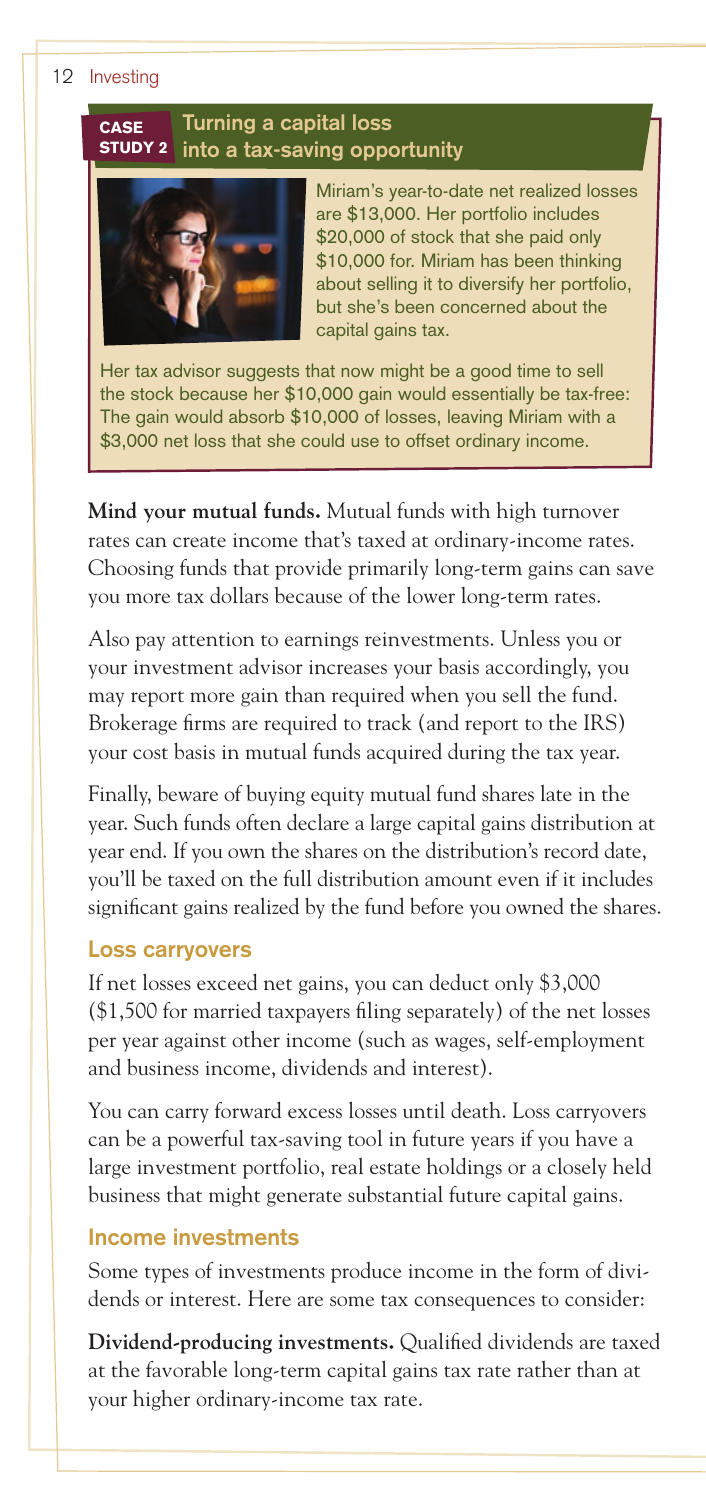**Interest-producing investments.** Interest income generally is taxed at ordinary-income rates. So stocks that pay qualified dividends may be more attractive taxwise than other income investments, such as CDs and taxable bonds. But also consider nontax issues, such as investment risk, rate of return and diversification.

**Bonds.** These also produce interest income, but the tax treatment varies:

- $\blacktriangle$  Interest on U.S. government bonds is taxable on federal returns but exempt by federal law on state and local returns.
- $\blacktriangle$  Interest on state and local government bonds is excludable on federal returns. If the bonds were issued in your home state, interest also may be excludable on your state return.
- $\blacktriangle$  Tax-exempt interest from certain private-activity municipal bonds can trigger or increase the alternative minimum tax (AMT), but the AMT now occurs more rarely. (See page 5.)
- ▲ Corporate bond interest is taxable for federal *and* state purposes.
- ▲ Bonds (except U.S. savings bonds) with original issue discount build up "interest" as they rise toward maturity. You're generally considered to earn a portion of that interest annually — even though the bonds don't pay this interest annually — and you must pay tax on it.

#### **3.8% NIIT**

Taxpayers with modified adjusted gross income (MAGI) over \$200,000 per year (\$250,000 if married filing jointly and \$125,000 if married filing separately) may owe the net investment income tax, in addition to other taxes already discussed here. The NIIT equals 3.8% of the lesser of your net investment income or the amount by which your MAGI exceeds the applicable threshold. Net investment income can include capital gains, dividends, interest, rental income and other investment-related income (but not business income or self-rental income from an active trade or business).

Many of the strategies that can help you save or defer income tax on your investments can also help you avoid or defer NIIT liability. And because the threshold for the NIIT is based on MAGI, strategies that reduce your MAGI could also help you avoid or reduce NIIT liability.

#### **Nontax considerations**

Although tax considerations are important, don't let them control your investment decisions. Also consider your investment goals, time horizon, risk tolerance, factors related to the investment itself, and fees and charges that apply to buying and selling securities.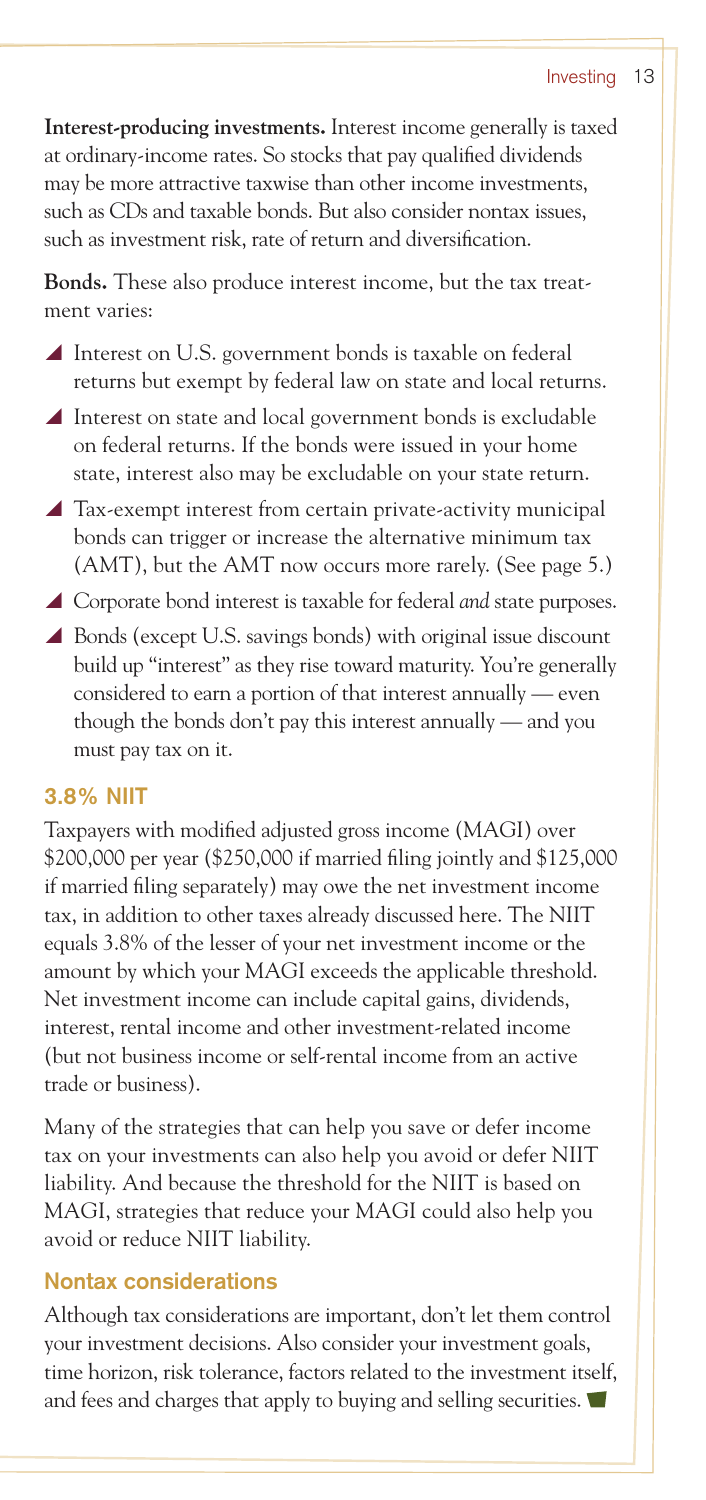# **Businesses may need to adjust their tax strategies**



he Tax Cuts and Jobs Act (TCJA) included a multitude of business-related provisions, most of which went into effect last year. Although the changes are no longer brand new, the TCJA's complexities mean that businesses are still figuring out the exact impact — and how to adjust their tax strategies accordingly. **T**

#### **Business structure**

Income taxation and owner liability are the main factors that differentiate one business structure from another. Many businesses choose entities that combine pass-through taxation with limited liability, namely limited liability companies (LLCs) and S corporations. But TCJA changes warrant revisiting the tax consequences of business structure.

The now-flat corporate rate (21%) is significantly lower than the top individual rate (37%), providing significant tax benefits to C corporations and helping to mitigate the impact of double taxation for their owners. In addition, the corporate alternative minimum tax (AMT) has been repealed, while the individual AMT remains (though it will affect far fewer taxpayers — see page 5). But, the TCJA also introduced a powerful deduction for owners of pass-through entities. (See the next page.)

For tax or other reasons, a structure change may be beneficial in certain situations. But there also may be unwelcome tax consequences that effectively prevent such a change.

| 2019 income tax differences<br><b>CHART 4</b><br>based on business structure                                                    |                                                                                                                                  |  |  |
|---------------------------------------------------------------------------------------------------------------------------------|----------------------------------------------------------------------------------------------------------------------------------|--|--|
| <b>Flow-through entity</b><br>or sole proprietorship                                                                            | C corporation                                                                                                                    |  |  |
| One level of taxation: The<br>business's income flows<br>through to the owner(s).                                               | Two levels of taxation: The<br>business is taxed on income,<br>and then shareholders are taxed<br>on any dividends they receive. |  |  |
| Losses flow through to<br>the owner(s).                                                                                         | Losses remain at the<br>corporate level.                                                                                         |  |  |
| The top individual tax rate is<br>37%, but, for eligible taxpayers,<br>up to 20% of qualified business<br>income is deductible. | The flat corporate tax rate<br>is 21%, and the top rate on<br>qualified dividends is 20%.                                        |  |  |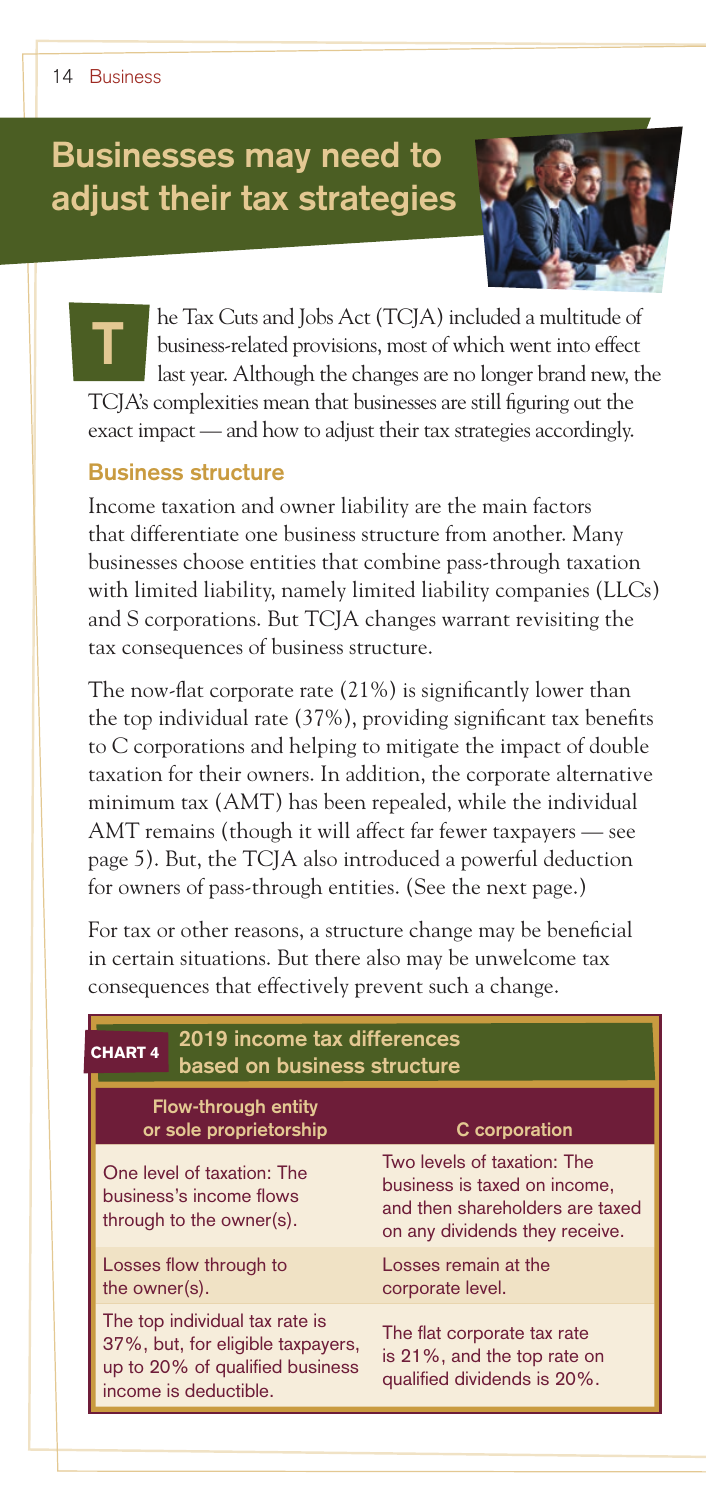## **Sec. 199A deduction for pass-through businesses**

Through 2025, the TCJA provides the Sec. 199A deduction for sole proprietorships and owners of pass-through business entities, such as partnerships, S corporations, and LLCs that are treated as sole proprietorships, partnerships or S corporations for tax purposes. The deduction generally equals 20% of qualified business income (QBI), subject to limitations that can begin to apply if taxable income exceeds the applicable threshold — \$160,700 or, if married filing jointly, \$321,400 (\$160,725 for separate filers). The limits fully apply when taxable income exceeds \$210,700 and \$421,400 (\$210,725), respectively.

QBI is generally defined as the net amount of qualified items of income, gain, deduction and loss that are effectively connected with the conduct of a U.S. business. QBI doesn't include certain investment items, reasonable compensation paid to an owner for services rendered to the business, or any guaranteed payments to a partner or LLC member treated as a partner for services rendered to the partnership or LLC.



The 199A deduction isn't allowed in calculating the owner's adjusted gross income, but it reduces taxable income. In effect, it's treated the same as an allowable itemized deduction (though you don't have to itemize to claim it).

When the income-based limit applies to owners of pass-through entities, the 199A deduction generally can't exceed the greater of the owner's share of:

- $\triangle$  50% of the amount of W-2 wages paid to employees by the qualified business during the tax year, or
- $\triangle$  The sum of 25% of W-2 wages plus 2.5% of the cost of qualified property.

Qualified property is the depreciable tangible property (including real estate) owned by a qualified business as of year end and used by the business at any point during the tax year to produce qualified business income. Additional rules apply.

Another limitation for taxpayers subject to the income-based limit is that the 199A deduction generally isn't available for income from "specified service businesses." Examples include businesses that involve investment-type services and most professional practices (other than engineering and architecture).

The W-2 wage and property limitations and the service business limitation don't apply if your taxable income is under the applicable threshold. In that case, you should qualify for the full 20% deduction.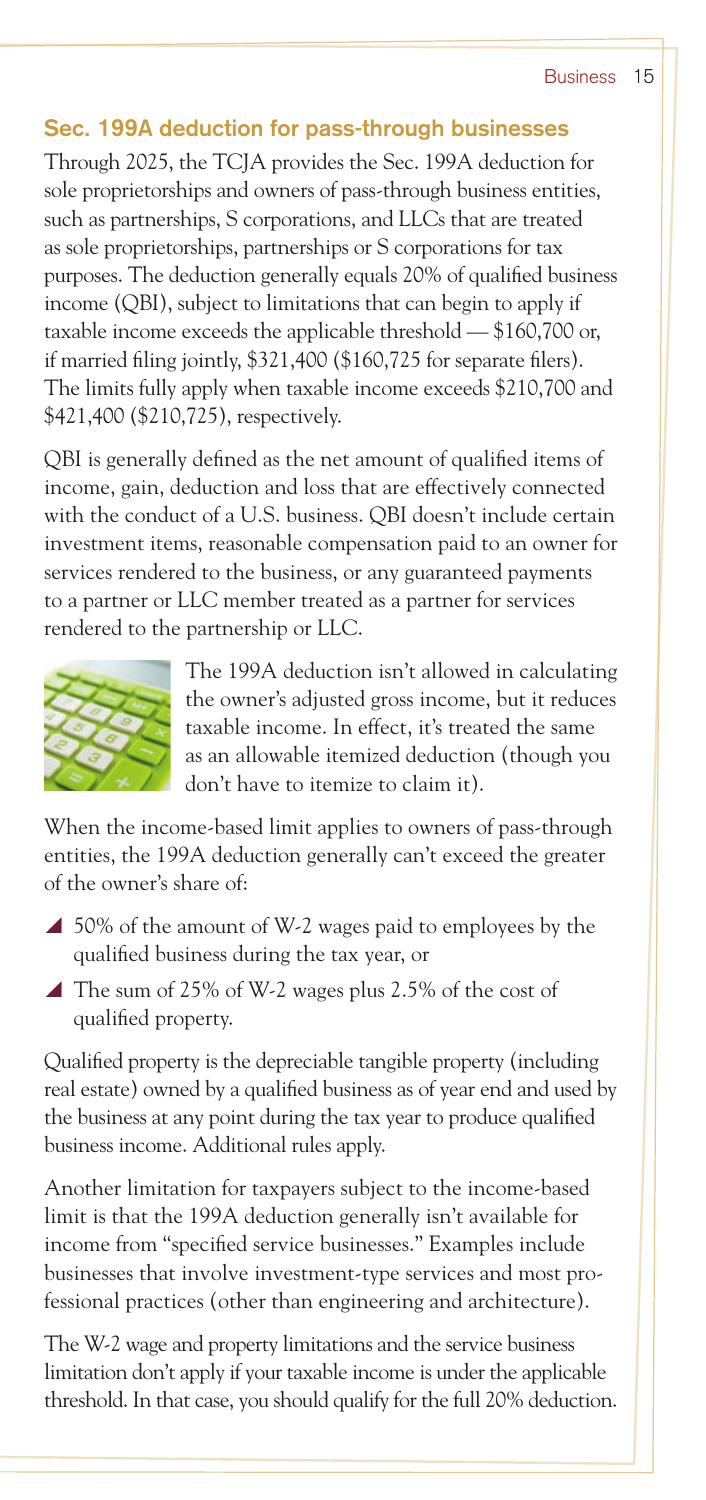#### 16 Business

#### **Projecting income**

Projecting your business's income for this year and next can allow you to time income and deductions to your advantage. It's generally — but not always — better to defer tax, so consider:

**Deferring income to next year.** If your business uses the cash method of accounting, you can defer billing for products or services at year end. If you use the accrual method, you can delay shipping products or delivering services.

**Accelerating deductible expenses into the current year.** If you're a cash-basis taxpayer, you may pay business expenses by Dec. 31, so you can deduct them this year rather than next. Both cash- and accrual-basis taxpayers can charge expenses on a credit card and deduct them in the year charged, regardless of when the credit card bill is paid.

*Warning:* Don't let tax considerations get in the way of sound business decisions. For example, the negative impact of these strategies on your cash flow or customers may not be worth the potential tax benefit.

**Taking the opposite approach.** If your business is a flow-through entity and it's likely you'll be in a higher tax bracket next year, accelerating income and deferring deductible expenses may save you more tax over the two-year period.

#### **Depreciation**

For assets with a useful life of more than one year, you generally must depreciate the cost over a period of years. In most cases, the Modified Accelerated Cost Recovery System (MACRS) will be preferable to other methods because you'll get larger deductions in the early years of an asset's life.

But if you make more than 40% of the year's asset purchases in the last quarter, you could be subject to the typically less favorable midquarter convention. Careful planning can help you maximize depreciation deductions in the year of purchase.

Other depreciation-related breaks and strategies may be available and, in many cases, have been enhanced by the TCJA:

**Section 179 expensing election.** This allows you to deduct (rather than depreciate over a number of years) the cost of purchasing eligible new or used assets, such as equipment, furniture, off-the-shelf computer software, and, under the TCJA, qualified improvement property, certain depreciable tangible personal property used predominantly to furnish lodging, and the following improvements to nonresidential real property: roofs, HVAC equipment, fire protection and alarm systems, and security systems.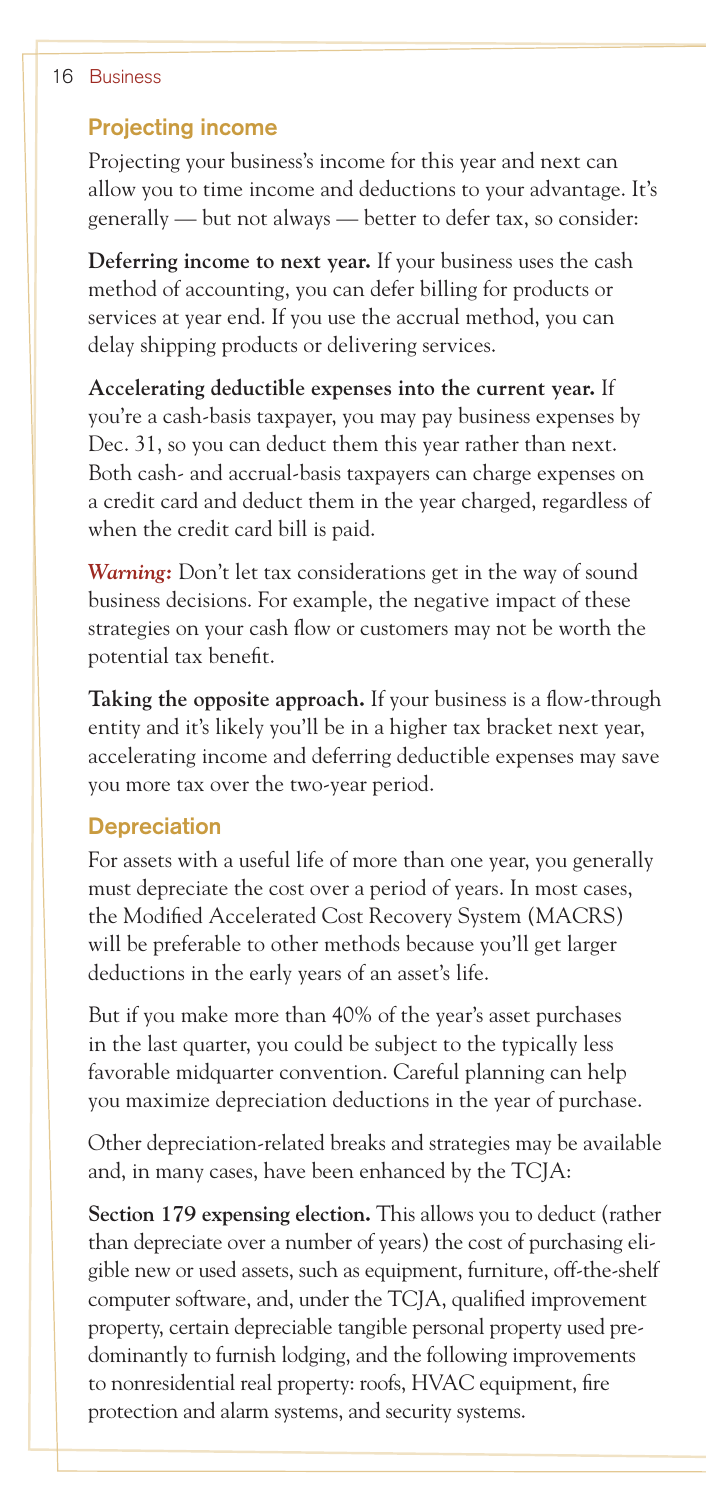#### **Business**

#### **CASE**<br>exiloxa Demystifying vehicle-related deductions STUDY 3



Julia is considering buying some new vehicles for her business this year. She wants to know how the tax breaks available to her might be affected by the type of vehicle she buys or how the vehicle is used. So she consults her tax advisor.

He tells Julia that purchases of *new* or *used* vehicles may be eligible for Sec. 179 expensing, and she may want to buy a large truck or SUV to maximize her deduction. The normal Sec. 179 expensing limit (see page 16) generally applies to vehicles with a gross vehicle weight rating of more than 14,000 pounds. A \$25,000 limit applies to vehicles (typically SUVs) rated at more than 6,000 pounds, but no more than 14,000 pounds.

But even if Julia prefers to buy a smaller vehicle, she can still potentially enjoy a valuable first-year deduction. Vehicles rated at 6,000 pounds or less are subject to the passenger vehicle limits, and for 2019 the first-year depreciation limit is \$18,000 (\$10,000 plus \$8,000 bonus depreciation).

Julia's advisor also explained that, if she uses a vehicle for business and personal purposes, the associated expenses, including depreciation, must be allocated between deductible business use and nondeductible personal use. He also warns her that, if business use is 50% or less, she won't be able to use Sec. 179 expensing or the accelerated regular MACRS; she'll have to use the straight-line method.

For qualifying property placed in service in 2019, the expensing limit is \$1.02 million. The break begins to phase out dollar for dollar when asset acquisitions for the year exceed \$2.55 million. (These amounts are annually adjusted for inflation.)

**Bonus depreciation.** This additional first-year depreciation is available for qualified assets, which include new tangible property with a recovery period of 20 years or less (such as office furniture and equipment), off-the-shelf computer software, and water utility property. But due to a drafting error in the TCJA, qualified improvement property will be eligible for bonus depreciation only if a technical correction is issued. (Check with your tax advisor for the latest information.)

Under the TCJA, through Dec. 31, 2026, the definition has been expanded to include used property and qualified film, television and live theatrical productions. For qualified assets placed in service through Dec. 31, 2022, bonus depreciation is 100%. For 2023 through 2026, bonus depreciation is scheduled to be gradually reduced. For certain property with longer production periods, these reductions are delayed by one year.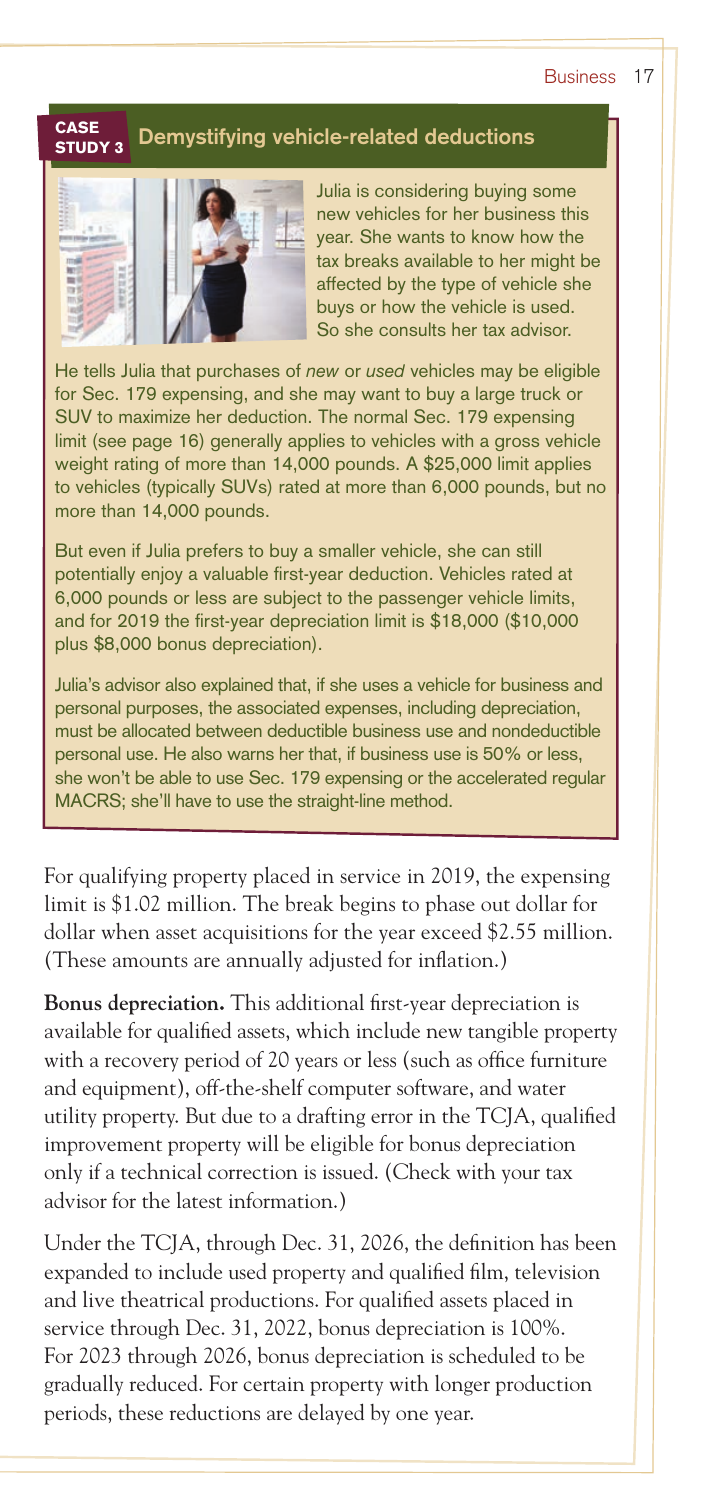#### 18 Business

*Warning:* Under the TCJA, in some cases a business may not be eligible for bonus depreciation. Examples include real estate businesses that elect to deduct 100% of their business interest and dealerships with floor-plan financing, if they have average annual gross receipts of more than \$25 million for the three previous tax years.

#### **Employee benefits**

Offering a variety of benefits not only can help you attract and retain the best employees, but also may save tax because you generally can deduct your contributions:

**Qualified deferred compensation plans.** These include pension, profit-sharing, SEP and 401(k) plans, as well as SIMPLEs. You take a tax deduction for your contributions to employees' accounts. (For information on the benefits to employees, see page 22.) Certain small employers may also be eligible for a credit when setting up a plan. (See page 21.)

**HSAs and FSAs.** If you provide employees with a qualified high-deductible health plan (HDHP), you can also offer them Health Savings Accounts. (See page 4.) Regardless of the type of health insurance you provide, you can offer Flexible Spending Accounts for health care. (See page 5.) If you have employees who incur day care expenses, consider offering FSAs for child and dependent care. (See page 7.)

#### **Entertainment, meals and transportation: What's deductible?** CASE STUDY 4



Andre used to regularly claim business deductions for meal, entertainment, vehicle and travel expenses, as well as employee reimbursements of such expenses. He knew that some of these deductions were eliminated under the Tax Cuts and Jobs Act, but he wasn't sure which ones. So he consulted his tax advisor. Here's what she told him:

**Entertainment.** These expenses are no longer deductible.

**Meals.** Meal expenses incurred while traveling on business are still 50% deductible. However, the 50% disallowance rule now also applies to meals provided via an on-premises cafeteria or otherwise on the employer's premises for the convenience of the employer.

**Transportation.** Employer deductions for the cost of providing commuting transportation to an employee (such as hiring a car service) are no longer allowed, unless the transportation is necessary for the employee's safety. Also eliminated are employer deductions for the cost of providing qualified employee transportation fringe benefits (for example, parking allowances, mass transit passes and van pooling). However, those benefits are still tax-free to recipient employees. Transportation expenses for business travel are still 100% deductible, provided they meet the applicable rules.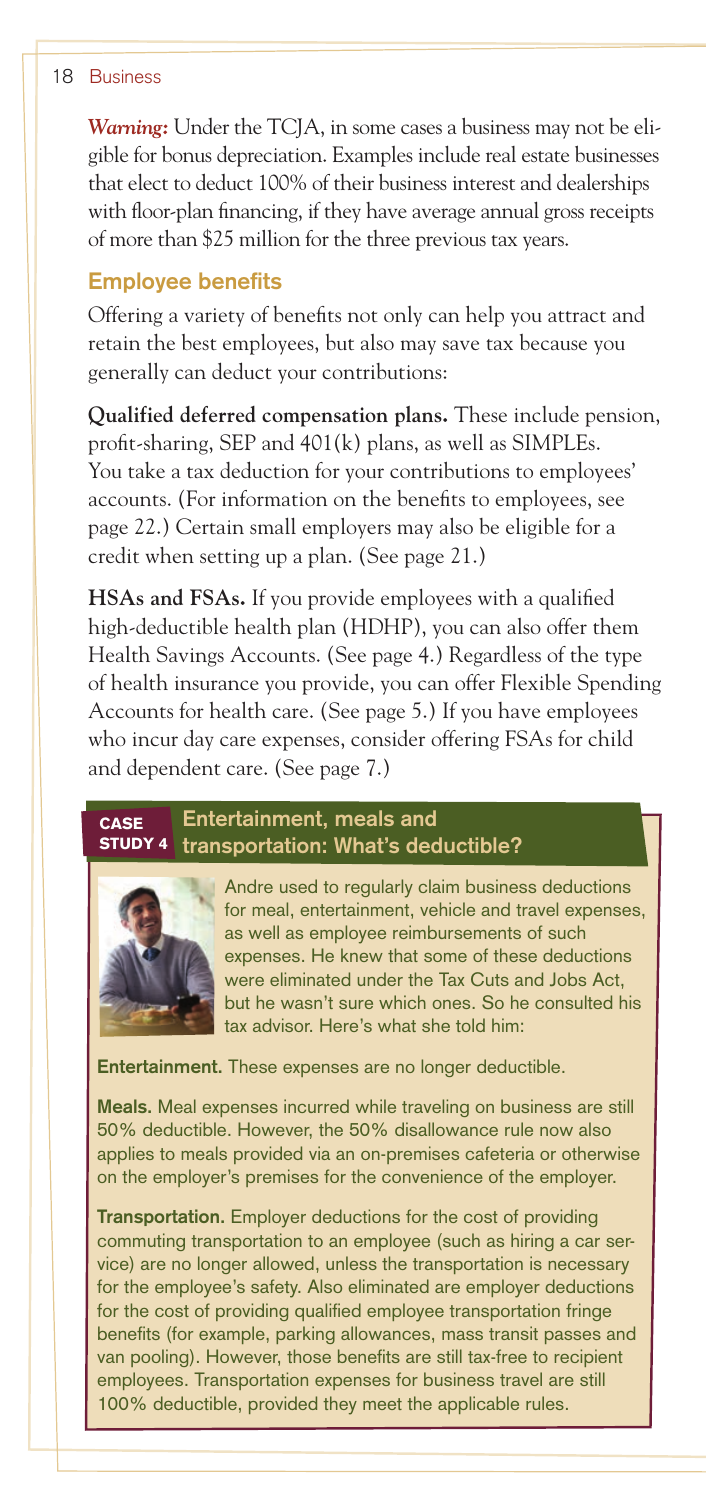**HRAs.** A Health Reimbursement Account reimburses an employee for medical expenses up to a maximum dollar amount. Unlike an HSA, no HDHP is required. Unlike an FSA, any unused portion can be carried forward to the next year. But only the employer can contribute to an HRA.

**Fringe benefits.** Certain fringe benefits aren't included in employee income, yet the employer can still deduct the portion, if any, that it pays and typically also avoid payroll taxes. Examples are employee discounts, group term-life insurance (up to \$50,000 per person) and health insurance.

*Warning:* You might be penalized for not offering health insurance. The Affordable Care Act (ACA) can in some cases impose a penalty on "large" employers if they don't offer full-time employees "minimum essential coverage" or if the coverage offered is "unaffordable" or doesn't provide "minimum value."

## **Interest expense deduction**

Generally, under the TCJA, interest paid or accrued by a business is deductible up to 30% of "adjusted taxable income." Taxpayers (other than tax shelters) with average annual gross receipts of \$25 million or less for the three previous tax years are exempt from the interest expense deduction limitation.

Some other taxpayers are also exempt. For example, real property businesses can elect to fully deduct their interest, but then would be required to use the alternative depreciation system for real property used in the business.

## **Loss deductions**

A loss occurs when a business's expenses and other deductions for the year exceed its revenues. Tax treatment differs based on whether the business is a C corporation or a pass-through entity, and the TCJA made changes to the tax treatment of both types of losses:

**C corporation net operating losses (NOLs).** For NOLs that arise in tax years *starting* after Dec. 31, 2017, the maximum amount of taxable income that can be offset with NOL deductions is generally reduced from 100% to 80%. In addition, NOLs incurred in tax years *ending* after Dec. 31, 2017, generally can't be carried back to an earlier tax year but can be carried forward indefinitely (as opposed to the 20-year limit under pre-TCJA law). (Congress might make a technical correction to address the difference in effective dates. Check with your tax advisor for the latest information.)

**Pass-through entity "excess" business losses.** Through 2025, a limit applies to deductions for current-year business losses incurred by noncorporate taxpayers: Such losses generally can't offset more than \$255,000 (for 2019) of income from other sources, such as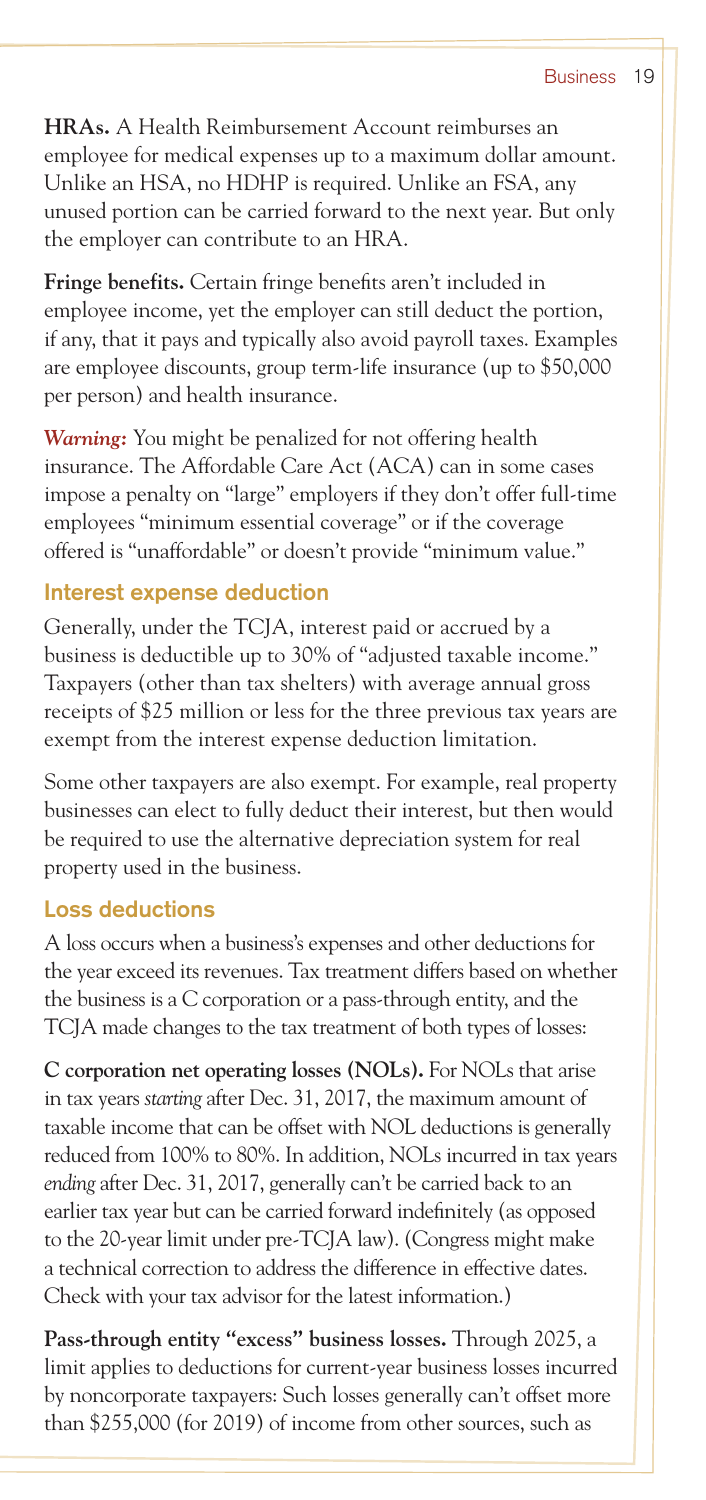#### **Many deductions available for the self-employed CASE** STUDY 5



Nicole left her full-time job earlier this year to join the gig economy and had to begin making estimated tax payments for the first time in her life. To be sure she was doing everything correctly, she visited her tax advisor.

He let Nicole know that along with the extra tax-paying responsibilities come some additional tax deductions. First, while she has to pay both the employee and employer portions of employment taxes on her self-employment income, the employer portion (6.2% for Social Security tax and 1.45% for Medicare tax) is deductible "above the line," which means she doesn't have to itemize to claim the deduction.

In addition, Nicole can deduct 100% of health insurance costs for herself, and if she were married or had children, she could deduct these costs for them, too. This above-the-line deduction is limited to net self-employment income. Nicole also can take an above-the-line deduction for contributions to a retirement plan (see page 22) and, if she's eligible, an HSA (see page 4) for herself.

Nicole asks whether she can deduct her home office expenses. Her advisor explains that, if her home office is her principal place of business (or used substantially and regularly to conduct business) and that's the only use of the space, she probably can deduct home office expenses from her self-employment income.

salary, self-employment income, interest, dividends and capital gains. The 2019 limit is \$510,000 for a married couple filing jointly. Disallowed losses are carried forward to later tax years and can then be deducted under the NOL rules.

#### **Tax credits**

Tax credits reduce tax liability dollar for dollar, making them particularly beneficial:

**Research credit.** The research credit (often called the "research and development" credit) gives businesses an incentive to step up their investments in research. Certain start-ups (in general, those with less than \$5 million in gross receipts) can, alternatively, use the credit against their payroll tax. While the credit is complicated to compute, the tax savings can prove significant.

**Work Opportunity credit.** This credit is designed to encourage hiring from certain disadvantaged groups, such as certain veterans, ex-felons, the long-term unemployed and food stamp recipients. The maximum credit is generally \$2,400 per hire but can be higher for members of certain target groups — up to \$9,600 for certain veterans. The credit is scheduled to expire on Dec. 31, 2019. *Warning:* Certification from your State Workforce Agency generally must be requested within 28 days after the employee begins work.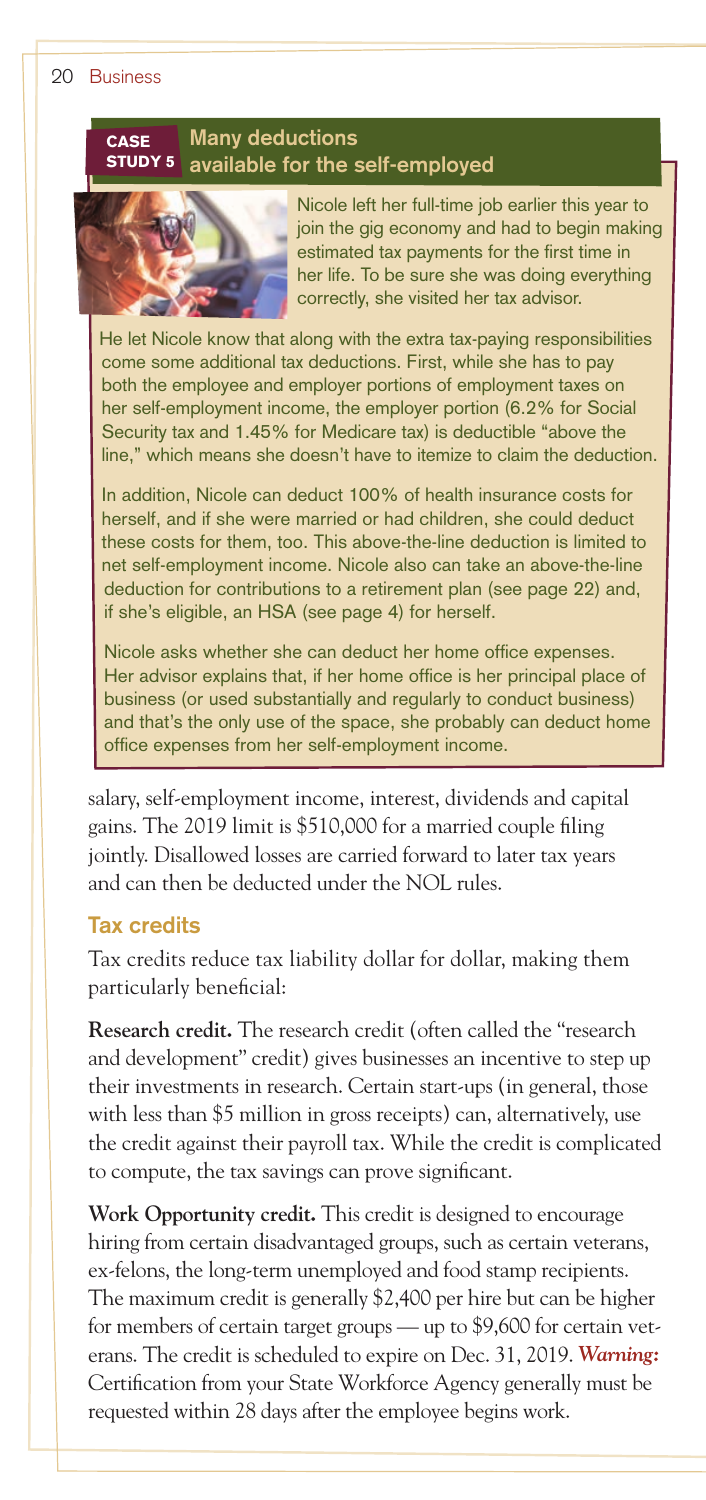**New Markets credit.** This gives investors who make "qualified equity investments" in certain low-income communities a 39% credit over a seven-year period. The credit is scheduled to expire on Dec. 31, 2019.

**Retirement plan credit.** Small employers (generally those with 100 or fewer employees) that create a retirement plan may be eligible for a \$500 credit per year for three years. The credit is limited to 50% of qualified start-up costs.

**Small-business health care credit.** The maximum credit is 50% of group health coverage premiums paid by the employer, provided it contributes at least 50% of the total premium or of a benchmark premium. For 2019, the full credit is potentially available for employers with 10 or fewer full-time equivalent employees (FTEs) and average annual wages of less than \$27,100 per employee. Partial credits may be available on a sliding scale to businesses with fewer than 25 FTEs and average annual wages of less than \$54,200. *Warning:* The credit can be taken for only two years, and they must be consecutive.

**Family medical leave credit.** For 2018 and 2019, the TCJA has created a tax credit for qualifying employers that begin providing paid family and medical leave to their employees. The credit is equal to a minimum of 12.5% of the employee's wages paid during that leave (up to 12 weeks per year) and can be as much as 25% of wages paid. Ordinary paid leave that employees are already entitled to doesn't qualify. Additional rules and limits apply.

#### **Sale or acquisition**

Whether you're selling your business or acquiring another company, the tax consequences can have a major impact on the transaction's success or failure. Consider installment sales, for example. A taxable sale might be structured as an installment sale if the buyer lacks sufficient cash or pays a contingent amount based on the business's performance. An installment sale also may make sense if the seller wishes to spread the gain over a number of years. This could be especially beneficial if it would allow the seller to stay under the thresholds for triggering the 3.8% NIIT (see page 13) or the 20% long-term capital gains rate (see page 10). But an installment sale can backfire on the seller. For example:

- $\blacktriangle$  Depreciation recapture must be reported as gain in the year of sale, no matter how much cash the seller receives.
- $\blacktriangle$  If tax rates increase, the overall tax could wind up being more.

With a corporation, a key consideration is whether the deal should be structured as an asset sale or a stock sale. If a stock sale is chosen, another important question is whether it should be a tax-deferred transaction or a taxable sale.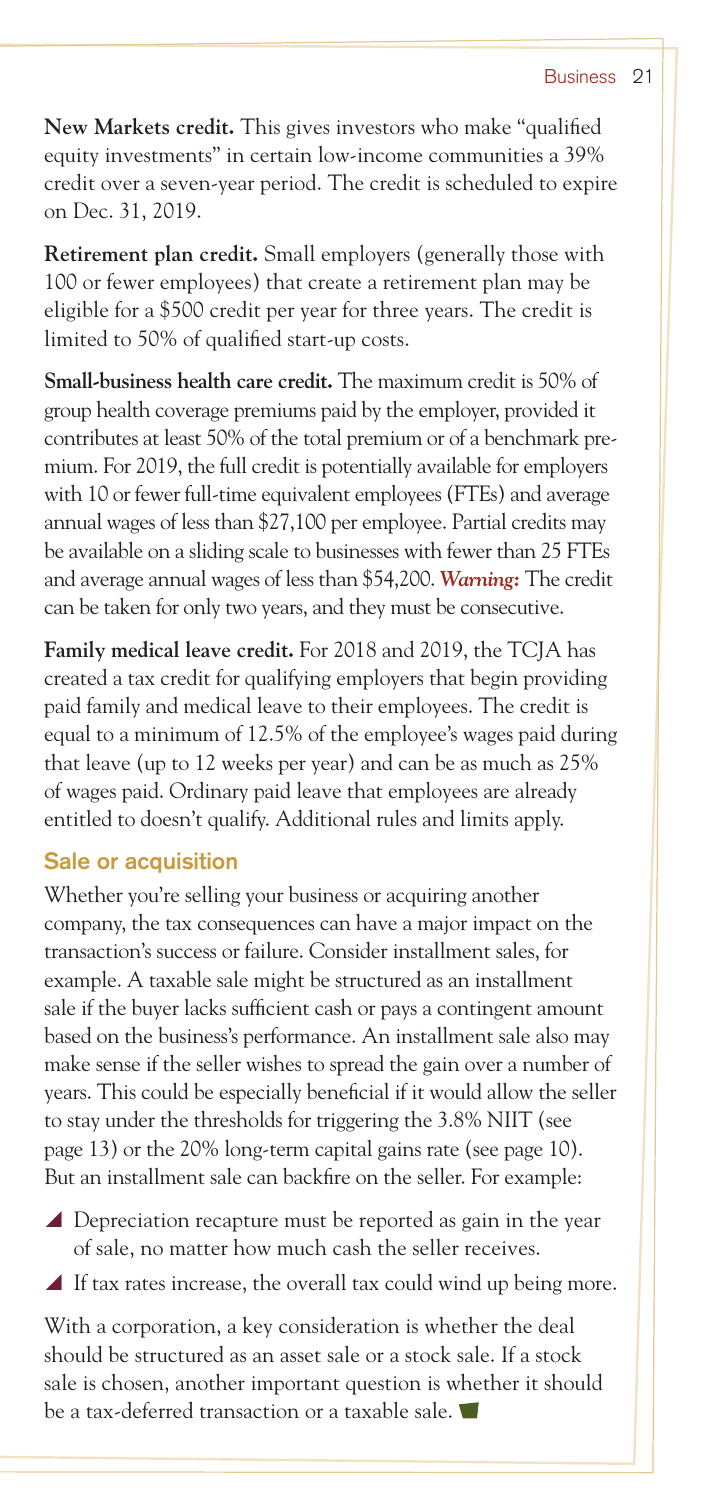# **Build and preserve your nest egg with tax-smart planning**

etirement planning is one area that was only minimally affected by the Tax Cuts and Jobs Act (TCJA). Nevertheless, you should revisit it in your tax planning this year. Tax-advantaged retirement plans can help you build **R**

and preserve your nest egg — but only if you contribute as much as possible, carefully consider your traditional vs. Roth options, and are tax-smart when making withdrawals.

#### **401(k)s and other employer plans**

Contributing to a traditional employer-sponsored defined contribution plan is usually a good first step:

- $\blacktriangle$  Contributions are typically pretax, reducing your taxable income.
- ▲ Plan assets can grow tax-deferred meaning you pay no income tax until you take distributions.
- $\blacktriangle$  Your employer may match some or all of your contributions.

Chart 5 shows the 2019 employee contribution limits. Because of tax-deferred compounding, increasing your contributions sooner rather than later can have a significant impact on the size of your nest egg at retirement. Employees age 50 or older can also make "catch-up" contributions, however. If you didn't contribute much when you were younger, this may allow you to partially make up for lost time.

If your employer offers a match, at *minimum* contribute the amount necessary to get the maximum match so you don't miss out on that "free" money.

#### **More tax-deferred options**

In certain situations, other tax-deferred saving options may be available:

**You're a business owner or self-employed.** You may be able to set up a plan that allows you to make much larger contributions than you could make to an employer-sponsored plan as an employee. You might not have to make 2019 contributions, or even set up the plan, before year end.

**Your employer doesn't offer a retirement plan.** Consider a traditional IRA. You can likely deduct your contributions, though your deduction may be limited if your spouse participates in an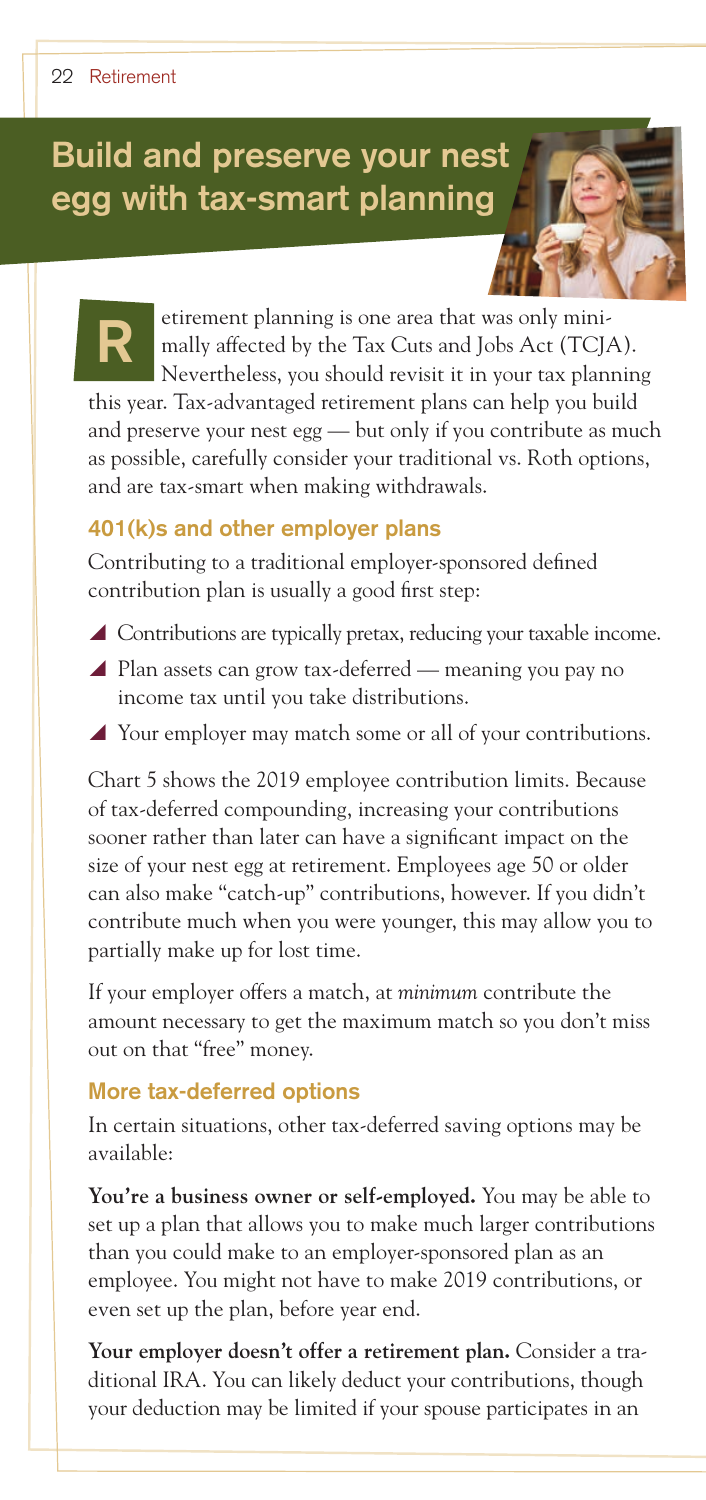employer-sponsored plan. You can make 2019 contributions until the April 2020 income-tax-return-filing deadline for individuals. Your annual contribution limit (see Chart 5) is reduced by any Roth IRA contributions you make for the year.

## **Roth alternatives**

A potential downside of tax-deferred saving is that you'll have to pay taxes when you make withdrawals at retirement. Roth plans, however, allow tax-free distributions; the tradeoff is that contributions to these plans don't reduce your current-year taxable income:

**Roth IRAs.** An income-based phaseout may reduce or eliminate your ability to contribute. But estate planning advantages are an added benefit: Unlike other retirement plans, Roth IRAs don't require you to take distributions during your lifetime, so you can let the entire balance grow tax-free over your lifetime for the benefit of your heirs.

**Roth conversions.** If you have a traditional IRA, consider whether you might benefit from converting some or all of it to a Roth IRA. A conversion can allow you to turn tax-*deferred* future growth into tax-*free* growth and take advantage of a Roth IRA's estate planning benefits. There's no income-based limit on who can convert to a Roth IRA. But the converted amount is taxable in the year of the conversion.

Whether a conversion makes sense depends on factors such as:

- $\blacktriangle$  Your age,
- $\blacktriangle$  Whether the conversion would push you into a higher income tax bracket or trigger the 3.8% NIIT (see page 13),
- $\blacktriangle$  Whether you can afford to pay the tax on the conversion,
- Your tax bracket now and expected tax bracket in retirement, and
- $\blacktriangle$  Whether you'll need the IRA funds in retirement.

| Retirement plan contribution limits for 2019<br><b>CHART 5</b>                                                                                                                                             |                         |                                       |  |
|------------------------------------------------------------------------------------------------------------------------------------------------------------------------------------------------------------|-------------------------|---------------------------------------|--|
|                                                                                                                                                                                                            | Regular<br>contribution | Catch-up<br>contribution <sup>1</sup> |  |
| <b>Traditional and Roth IRAs</b><br>\$1,000<br>6,000                                                                                                                                                       |                         |                                       |  |
| 401(k)s, 403(b)s,<br>\$6,000<br>\$19,000<br>457s and SARSEPs <sup>2</sup>                                                                                                                                  |                         |                                       |  |
| <b>SIMPLEs</b>                                                                                                                                                                                             | \$13,000                | \$3,000                               |  |
| <sup>1</sup> For taxpayers age 50 or older by the end of the tax year.<br><sup>2</sup> Includes Roth versions where applicable.<br><b>Note:</b> Other factors may further limit your maximum contribution. |                         |                                       |  |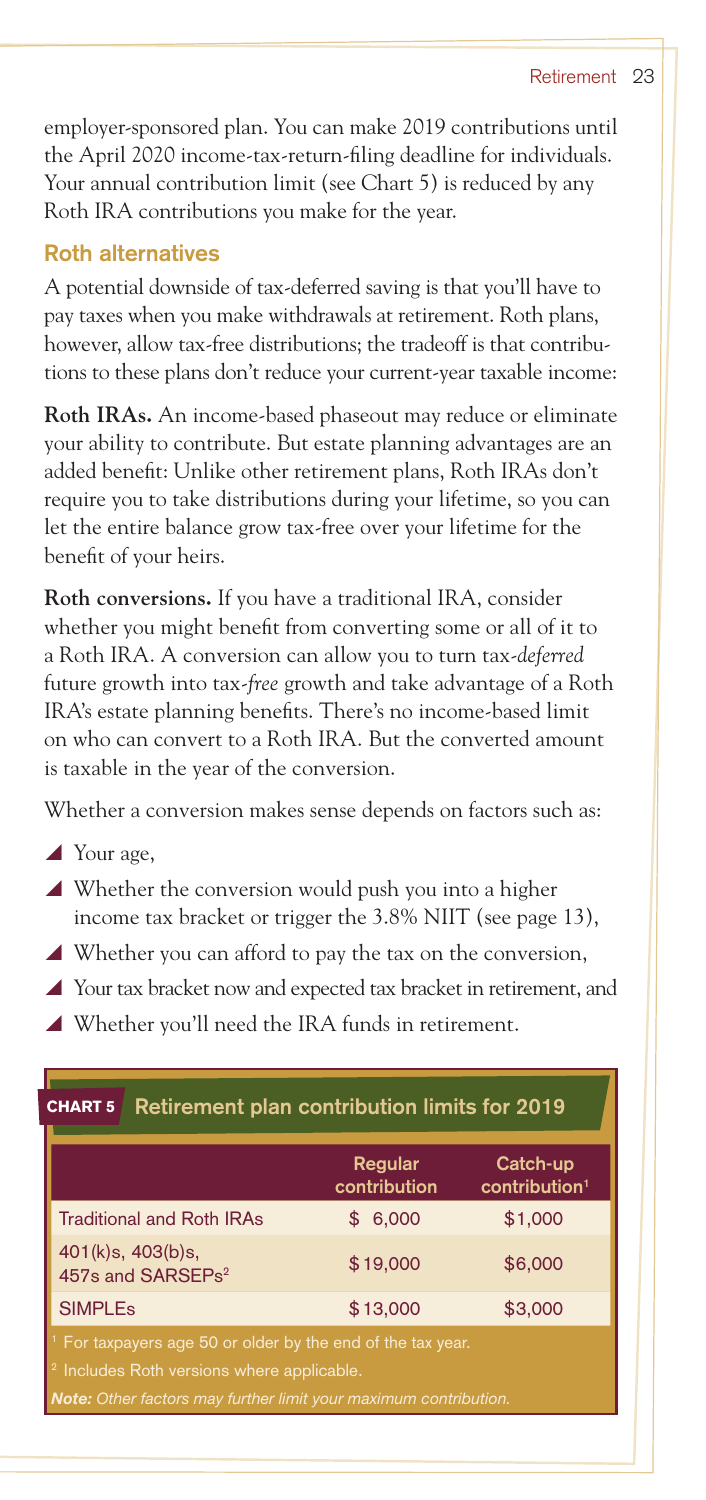#### 24 Retirement



*Warning:* Unlike before the TCJA went into effect, you can't change your mind during the year and recharacterize a Roth conversion back to a traditional IRA.

**"Back door" Roth IRAs.** If the income-based phaseout prevents you from making Roth IRA contributions and you *don't* have a traditional IRA, consider setting up a traditional account and making a nondeductible contribution to it. You can then immediately convert the contributed amount to a Roth account with minimal tax impact.

**Roth 401(k), Roth 403(b), and Roth 457 plans.** Employers may offer one of these in addition to the traditional, tax-deferred version. You may make some or all of your contributions to the Roth plan, but any employer match will be made to the traditional plan. No income-based phaseout applies, so even high-income taxpayers can contribute.

#### **Early withdrawals**

Early withdrawals from retirement plans should be a last resort. With a few exceptions, distributions before age 59<sup>1</sup>/<sub>2</sub> are subject to a 10% penalty on top of any income tax that ordinarily would be due on a withdrawal. Additionally, you'll lose the potential tax-deferred future growth on the withdrawn amount.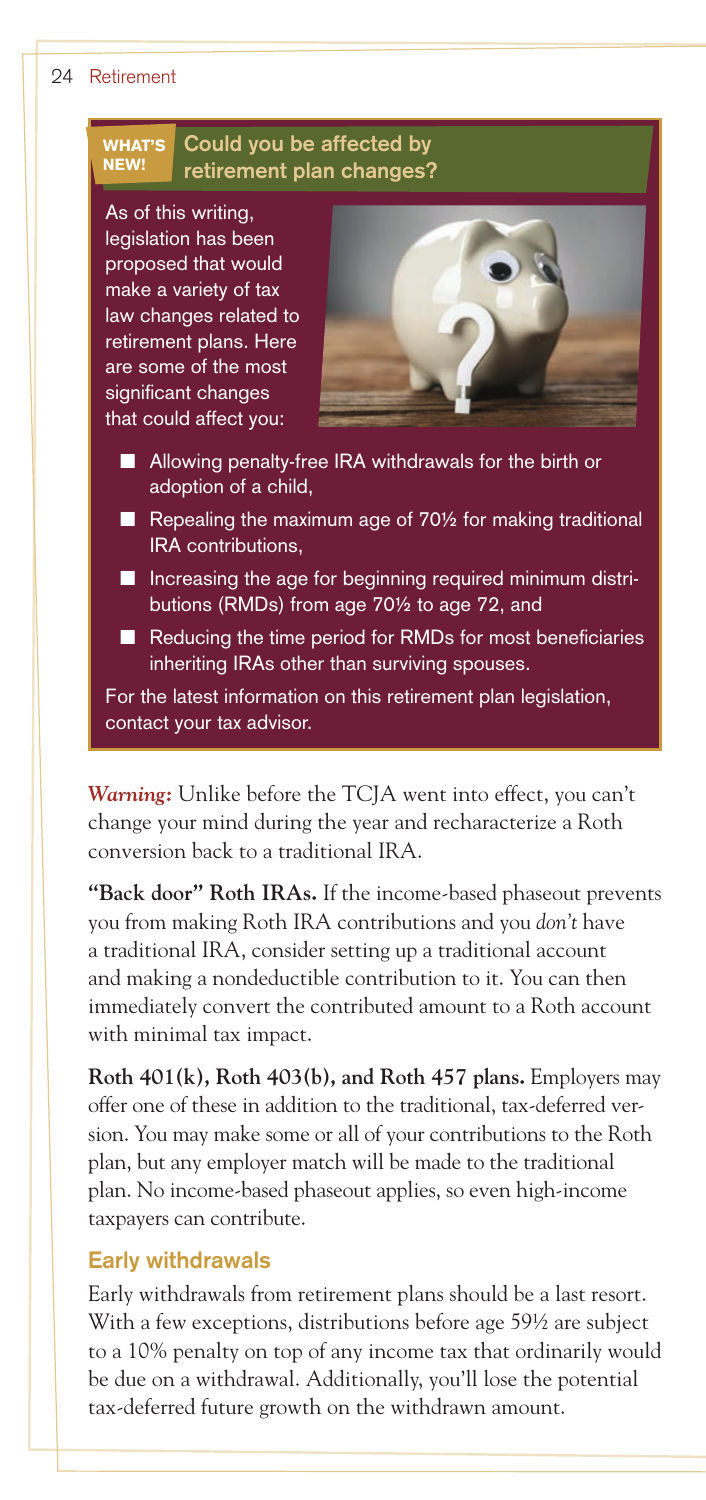If you must make an early withdrawal and you have a Roth account, consider withdrawing from that. You can withdraw up to your contribution amount without incurring taxes or penalties. Another option: If your employer-sponsored plan allows it, take a plan loan. You'll have to pay it back with interest and make regular principal payments, but you won't be subject to current taxes or penalties.

Early distribution rules also become important if you change jobs or retire. It's usually best to request a direct rollover from your old plan to your new plan or IRA.

If you receive a lump sum payout, you'll need to make an indirect rollover within 60 days to avoid tax and potential penalties. *Warning:* The check you receive may be net of 20% federal income tax withholding. If you don't roll over the gross amount (making up for the withheld amount with other funds), you'll be subject to income tax — and potentially the 10% penalty — on the difference.

#### **Required minimum distributions**

Historically, in the year in which a taxpayer reaches age 70½, he or she has had to begin to take annual RMDs from his or her IRAs (except Roth IRAs) and, generally, from any defined contribution plans. However, the age may be increased — see "What's new!" at left. If you don't comply with the RMD rules, you can owe a penalty equal to 50% of the amount you should have withdrawn but didn't. An RMD deferral is allowed for the initial year, but you'll have to take two RMDs the next year. And you can avoid the RMD rule for a non-IRA Roth plan by rolling the funds into a Roth IRA.

Waiting as long as possible to take distributions generally is advantageous because of tax-deferred compounding. But a distribution (or larger distribution) in a year your tax bracket is low may save tax. Be sure, however, to consider the lost future tax-deferred growth and, if applicable, whether the distribution could: 1) cause Social Security payments to become taxable, 2) increase income-based Medicare premiums and prescription drug charges, or 3) affect tax breaks with income-based limits.

If you've inherited a retirement plan, consult your tax advisor about the distribution rules that apply to you.

## **IRA donations to charity**

Taxpayers age 70½ or older are allowed to make direct contributions from their IRA to qualified charitable organizations up to \$100,000 per tax year. A charitable deduction can't be claimed for the contributions. But the amounts aren't included in taxable income and can be used to satisfy an IRA owner's RMD. A direct contribution might be tax-smart if you won't benefit from the charitable deduction. (See page 4.)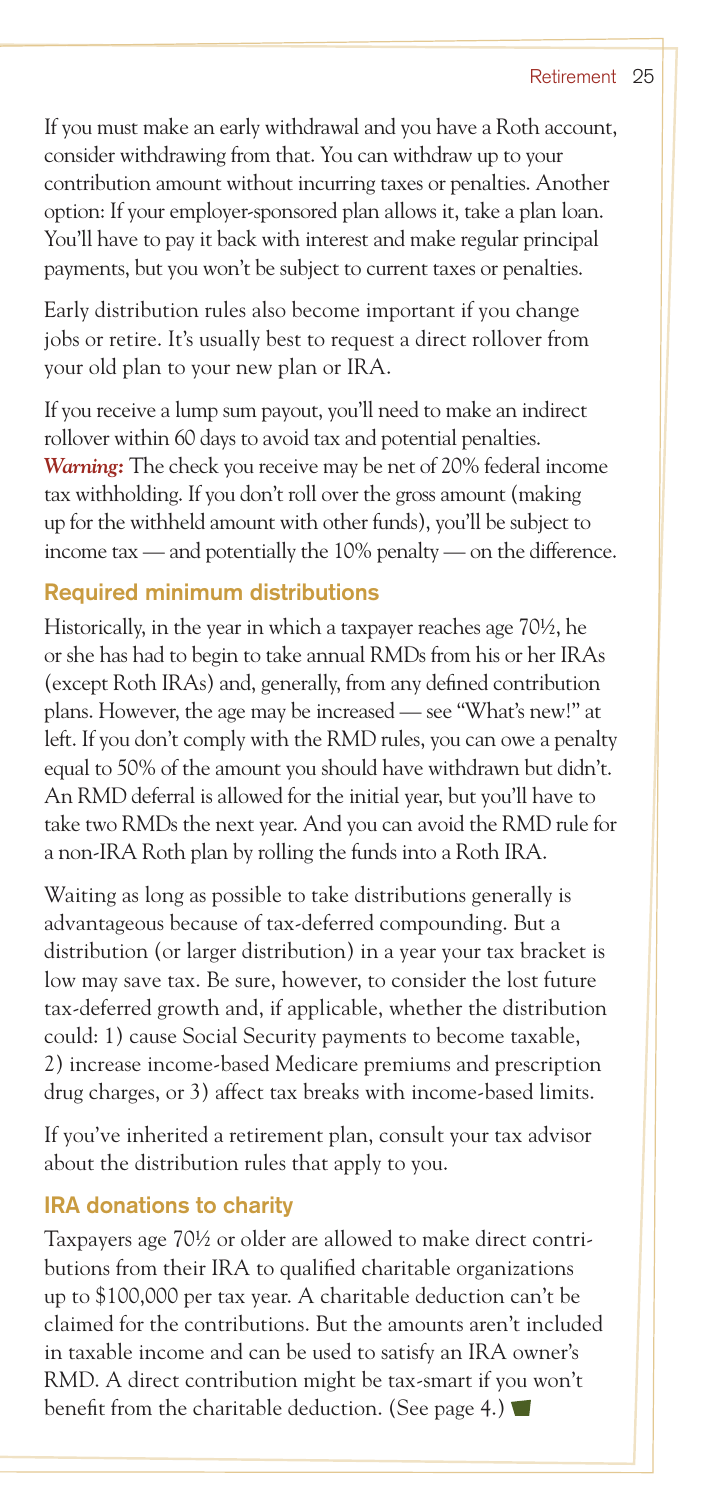# **Seize opportunities while they're available**



ecause the Tax Cuts and Jobs Act (TCJA) has put estate, gift and generation-skipping transfer (GST) tax exemptions at record-high levels, far fewer taxpayers are worrying about these taxes. But the high exemptions currently are available only through 2025. And Congress could pass legislation that reduces the limits sooner. So whether or not you'd be subject to estate taxes under the current exemptions, it's a good idea to consider if you can seize opportunities to potentially lock in tax savings today. Those same opportunities might not be available in the future. **B**

#### **Estate tax**

While the TCJA keeps the estate tax rate at 40%, it has doubled the exemption base amount from \$5 million to \$10 million. The inflation-adjusted amount for 2019 is \$11.4 million. (See Chart 6.)

Without further legislation, the estate tax exemption will return to an inflation-adjusted \$5 million in 2026. So taxpayers with estates in the roughly \$6 million to \$11 million range (twice that for married couples), whose estates would escape estate taxes if they were to die while the doubled exemption is in effect, still need to keep potential post-2025 estate tax liability in mind in their estate planning.

#### **Gift tax**

The gift tax continues to follow the estate tax, so the gift tax exemption also has increased under the TCJA. (See Chart 6.) Any gift tax exemption used during your lifetime reduces the estate tax exemption available at death. Using up some of your exemption during your lifetime can be tax-smart, especially if your estate exceeds roughly \$6 million (twice that if you're married). (See Case Study 6.)

| <b>CHART 6</b><br>2019 transfer tax exemptions and rates |  |                              |                |                |
|----------------------------------------------------------|--|------------------------------|----------------|----------------|
|                                                          |  | <b>Estate tax</b>            | Gift tax       | <b>GST tax</b> |
| <b>Exemption</b>                                         |  | $$11.4$ million <sup>1</sup> | \$11.4 million | \$11.4 million |
| Rate                                                     |  | 40%                          | 40%            | 40%            |
| Less any gift tax exemption already used during life.    |  |                              |                |                |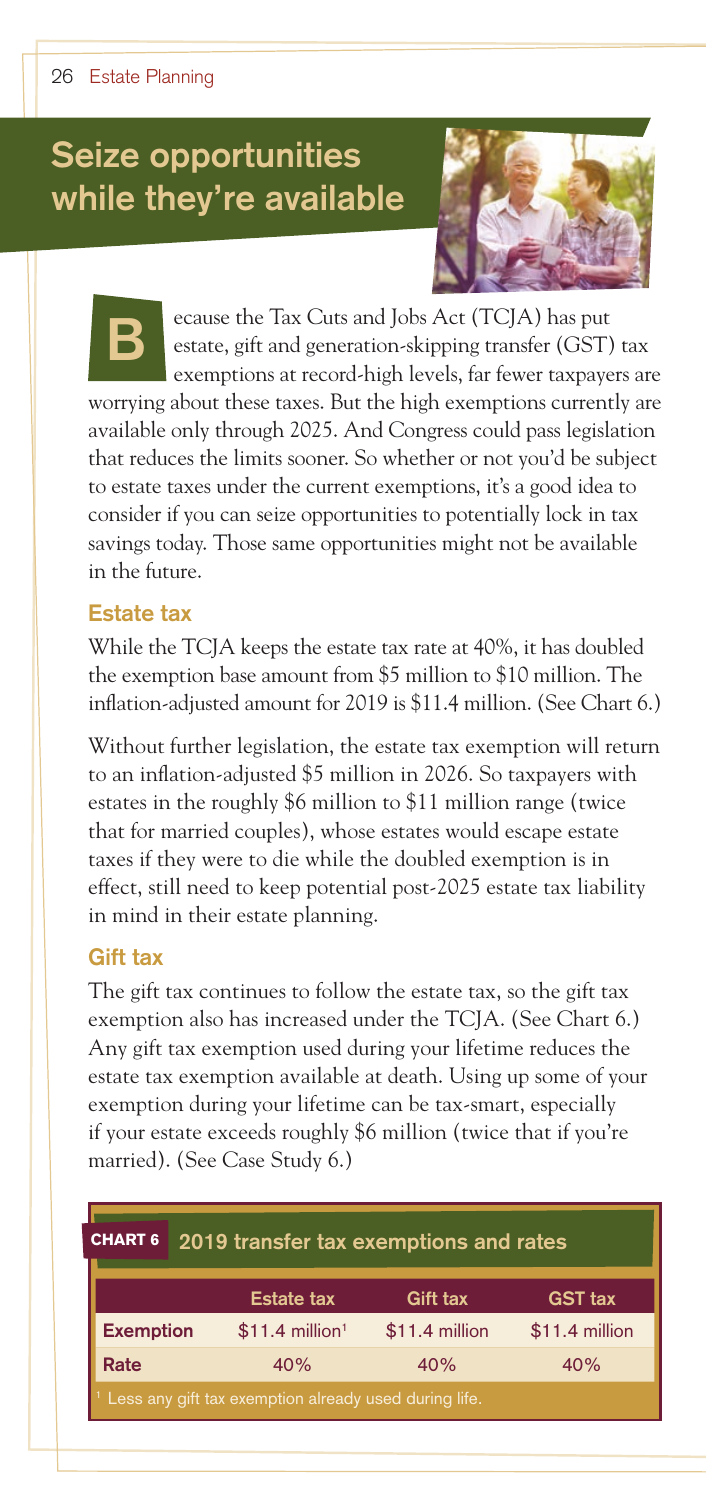You also can exclude certain gifts of up to \$15,000 per recipient in 2019 (\$30,000 per recipient if your spouse elects to split the gift with you or you're giving joint or community property) without depleting any of your gift and estate tax exemption.

*Warning:* You need to use your annual exclusion by Dec. 31. The exclusion doesn't carry over from year to year. For example, if you don't make an annual exclusion gift to your grandson this year, you can't add \$15,000 to your 2020 exclusion to make a \$30,000 tax-free gift to him next year.

#### **GST tax**

The generation-skipping transfer (GST) tax generally applies to transfers (both during your lifetime and at death) made to people more than one generation below you, such as your grandchildren. This is in addition to any gift or estate tax due. The GST tax continues to follow the estate tax, so the GST tax exemption also has increased under the TCJA. (See Chart 6.)

The GST tax exemption can be a valuable tax-saving tool for taxpayers with large estates whose children also have — or may eventually have — large estates. With proper planning, they can use the exemption to make transfers to grandchildren and avoid any tax at their children's generation.

#### **State taxes**

Even before the TCJA, many states imposed estate tax at a lower threshold than the federal government did. Now the differences in some states are even more dramatic. To avoid unexpected tax liability or other unintended consequences, it's critical to consider state law. Consult a tax advisor familiar with the law of your particular state.

## **Exemption portability**

If one spouse dies and part (or all) of his or her estate tax exemption is unused at his or her death, the estate can elect to permit the surviving spouse to use the deceased spouse's remaining estate tax exemption. This exemption "portability" provides flexibility at the time of the first spouse's death, but it has some limits. Portability is available only from the most recently deceased spouse, doesn't apply to the GST tax exemption and isn't recognized by many states.

And portability doesn't protect future growth on assets from estate tax like applying the exemption to a credit shelter (or bypass) trust does. Such a trust offers other benefits as well, such as creditor protection, remarriage protection, GST tax planning and possible state estate tax benefits.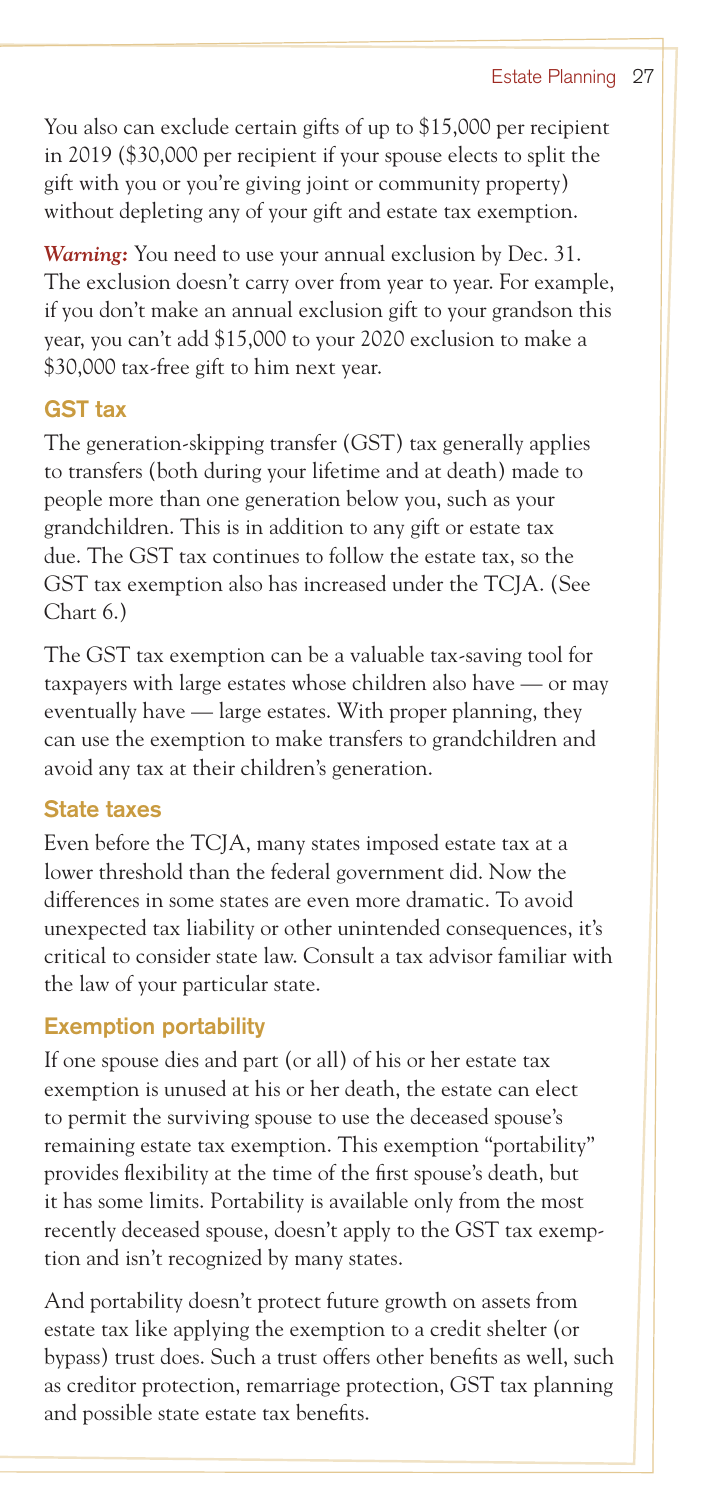#### 28 Estate Planning

So married couples should still consider these trusts — and consider transferring assets to each other to the extent necessary to fully fund them at the first death. Transfers to a spouse (during life or at death) aren't subject to gift or estate tax as long as he or she is a U.S. citizen.

#### **Tax-smart giving**

Giving away assets now will help reduce the size of your taxable estate. Here are some strategies for tax-smart giving:

**Choose gifts wisely.** Consider both estate and income tax consequences and the economic aspects of any gifts you'd like to make:

- $\blacktriangle$  To minimize *estate tax*, gift property with the greatest future appreciation potential.
- ▲ To minimize your beneficiary's income tax, gift property that hasn't appreciated significantly while you've owned it.
- ▲ To minimize *your own income tax*, don't gift property that's declined in value. Instead, consider selling the property so you can take the tax loss and then gifting the sale proceeds.

#### **CASE** When "taxable" gifts save taxes STUDY 6



Carol has an estate of \$12 million. In 2019, she has already made \$15,000 annual exclusion gifts to each of her chosen beneficiaries. She's pleased that the gift and estate tax exemption has essentially doubled and, with future inflation adjustments, might be enough to protect her entire estate. But she's in good health and believes

she'll live beyond 2025. So she's concerned about having substantial estate tax exposure, especially considering that her assets likely will continue to appreciate. Her tax advisor suggests that she make some gifts beyond annual exclusion gifts this year.

So Carol uses \$6 million of her gift tax exemption to make additional "taxable" gifts. Therefore, her estate can't use that amount as an exemption. But she protects at least \$6 million from gift and estate tax, even if the exemption drops below \$6 million during her lifetime. She also removes the future appreciation from her estate. If the assets, say, double in value before Carol's death, the gift will essentially have removed \$12 million from her estate. This amount escapes the estate tax.

She does, however, need to keep in mind her beneficiaries' income tax. Gifted assets don't receive the "step-up" in basis that bequeathed assets do. This means that, if beneficiaries sell the assets, their taxable capital gains will be determined based on Carol's basis in the assets. So their capital gains tax could be higher than if they inherited the assets.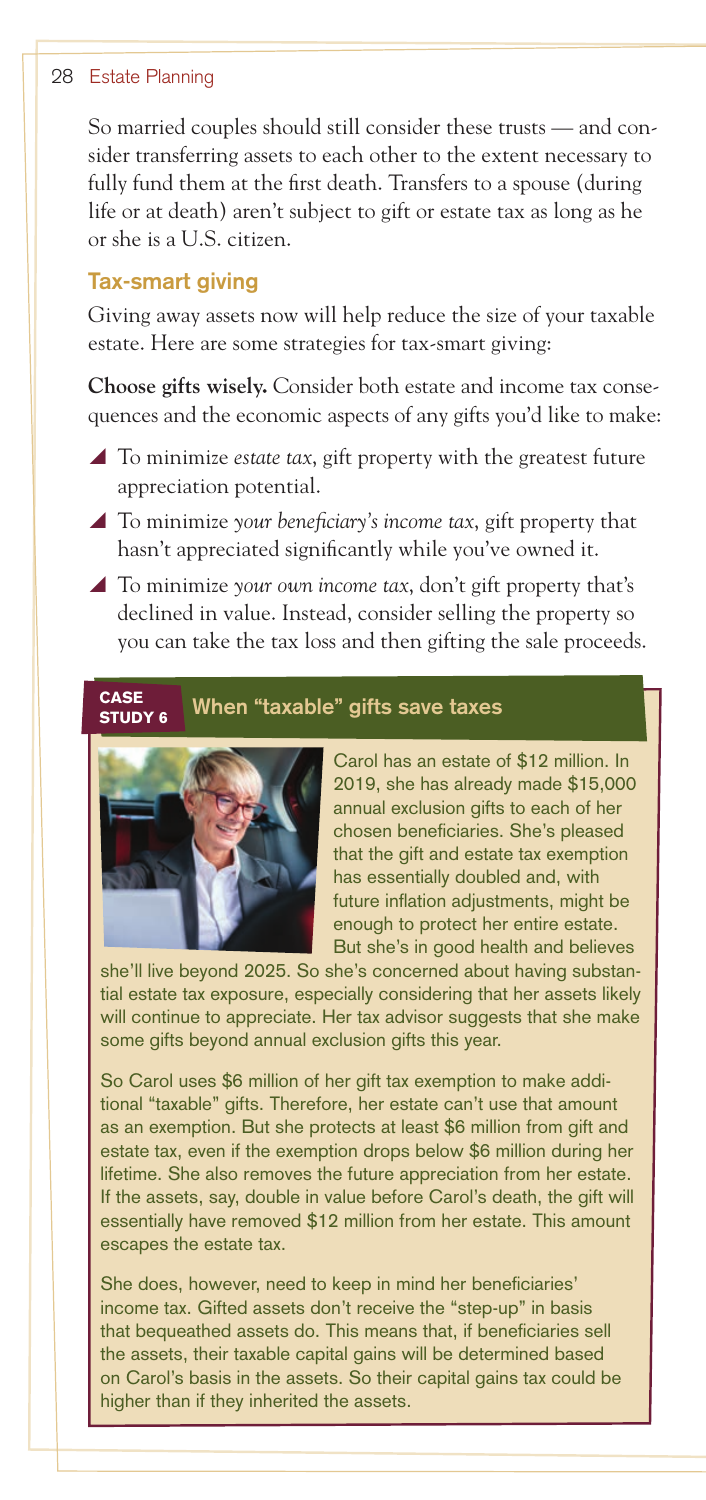#### Estate Planning 29

**Plan gifts to grandchildren carefully.** Annual exclusion gifts are generally exempt from the GST tax, so they also help you preserve your GST tax exemption for other transfers. For gifts to a grandchild that don't qualify for the exclusion to be tax-free, you generally must apply both your GST tax exemption and your gift tax exemption.

**Take advantage of valuation discounts.** If you own a business, you can leverage your gift tax exclusions and exemption by gifting ownership interests, which may be eligible for valuation discounts. So, for example, if the combined discount is 25%, in 2019 you can gift an ownership interest equal to as much as \$20,000 tax-free because the discounted value doesn't exceed the \$15,000 annual exclusion.

Another way to potentially benefit from valuation discounts is to set up a family limited partnership. You fund the FLP with assets such as public or private stock and real estate, and then gift limited partnership interests.

*Warning:* The IRS may challenge valuation discounts; a professional, independent valuation is recommended. The IRS also scrutinizes FLPs, so be sure to properly set up and operate yours.

**Pay tuition and medical expenses.** You may pay these expenses without the payment being treated as a taxable gift to the student or patient, as long as the payment is made directly to the provider.

**Make gifts to charity.** Donations to qualified charities aren't subject to gift tax. They may also be eligible for an income tax deduction, but this deduction may benefit fewer taxpayers than in the past. (See page 4.)

#### **Trusts**

Trusts can provide significant tax savings while preserving some control over what happens to the transferred assets. For those with large estates, funding them now, while the gift tax exemption is high, may be particularly tax-smart. Here are some trusts to consider:

**A qualified personal residence trust (QPRT).** It allows you to give your home to your children today — removing it from your taxable estate at a reduced gift tax cost (provided you survive the trust's term) — while you retain the right to live in it for a certain period.

**A grantor-retained annuity trust (GRAT).** It works on the same principle as a QPRT, but allows you to transfer other assets; you receive payments back from the trust for a certain period.

**A GST — or "dynasty" — trust.** It can help you leverage both your gift and GST tax exemptions. And it can be an excellent way to potentially lock in the currently high exemptions while removing future appreciation from your estate.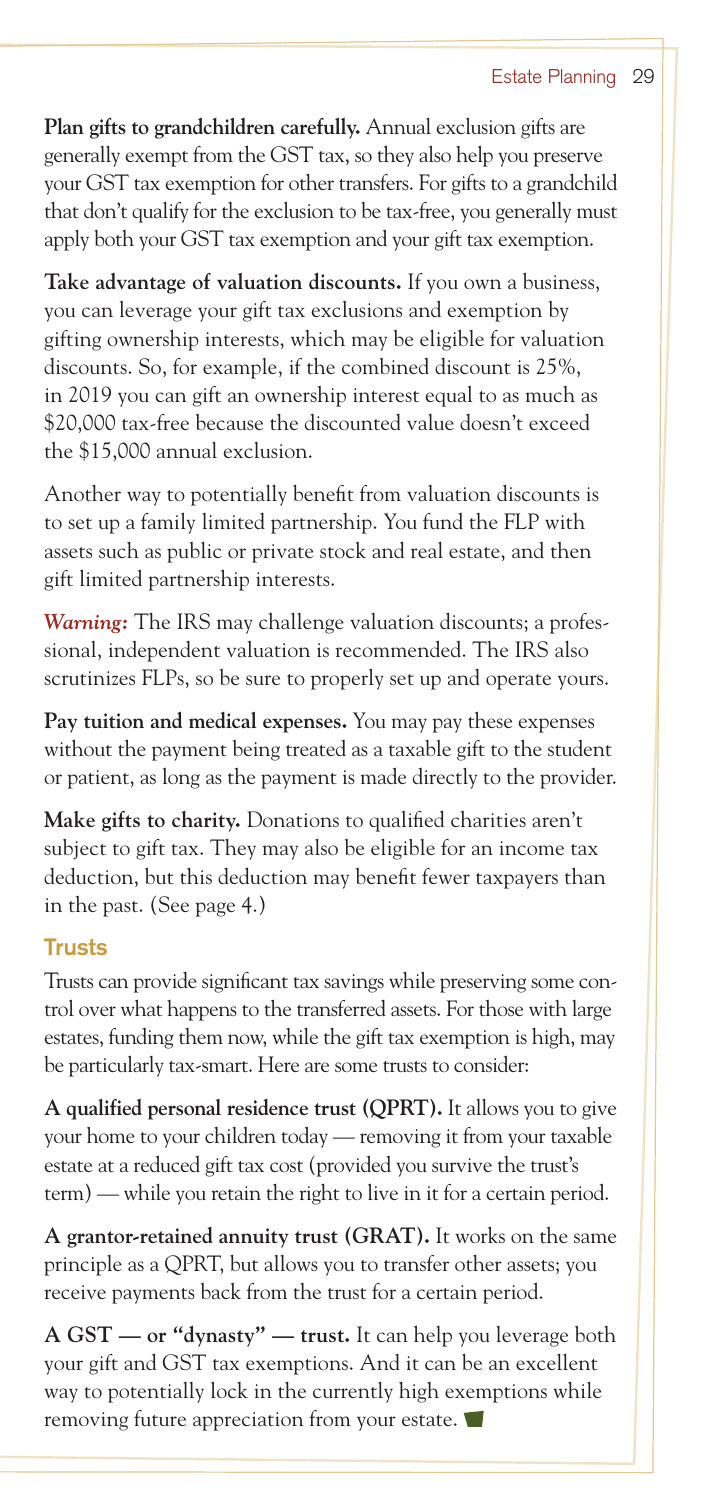**Y**

# **What's your marginal tax rate?**



our marginal tax rate is the rate you'll pay on your next dollar of income, so in your planning it's important to know what it likely will be. Last year,

the tax brackets underwent significant changes under the Tax Cuts and Jobs Act (TCJA).

#### **Pay attention to thresholds**

Under the TCJA, graduated tax rates for corporations were replaced with one flat rate. (See Chart 7.) When businesses are structured as flow-through entities, income is taxed at the owners' individual rates. (See Chart 9.) So there are now some big differences between tax rates for corporations and pass-through entities (though a powerful deduction for pass-throughs is available; see page 15.)

For individuals, the taxable income thresholds vary significantly based on filing status. (See Chart 9.) The thresholds for estates and trusts are much lower. (See Chart 8.) There are also AMT rates to consider. (See Chart 9, and see page 5 to learn when the AMT might apply.)

| <b>CHART 7</b><br>2019 corporate income tax rates |                 |                                                |
|---------------------------------------------------|-----------------|------------------------------------------------|
|                                                   | <b>Tax rate</b> | <b>Type of corporation</b>                     |
|                                                   | 21%             | C corporation                                  |
|                                                   | 21%             | Personal service corporation                   |
|                                                   |                 |                                                |
| <b>CHART 8</b>                                    |                 | 2019 estate and trust income tax rate schedule |
| Tax rate<br><b>Tax brackets</b>                   |                 |                                                |

| Tax rate | <b>Tax brackets</b>          |
|----------|------------------------------|
| 10%      | $0 - $2,600$<br>$\mathbf{s}$ |
| 24%      | $$2,601 - $9,300$            |
| 35%      | $$9,301 - $12,750$           |
| 37%      | Over \$12,750                |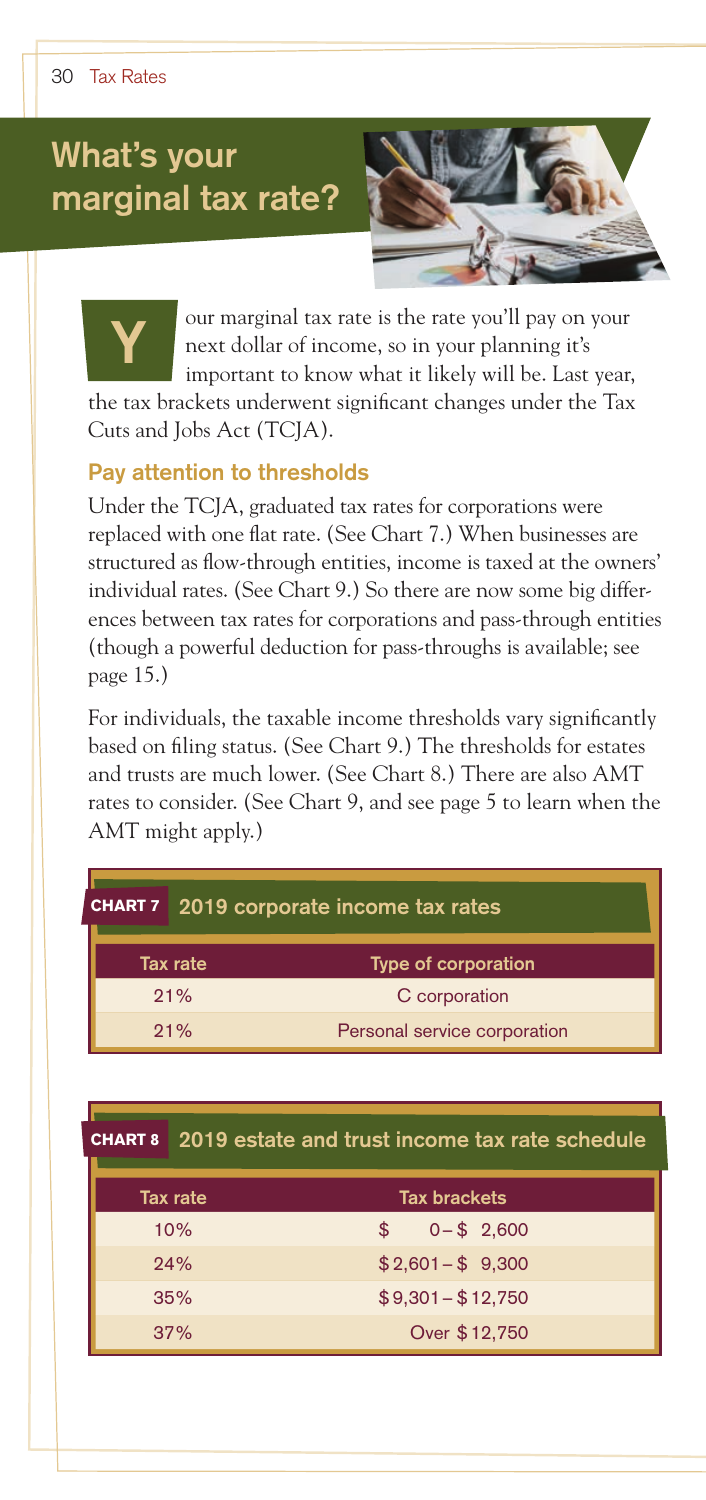| <b>CHART 9</b>                                                                                                                                                                                           | 2019 individual income tax rate schedules            |                                     |  |  |  |
|----------------------------------------------------------------------------------------------------------------------------------------------------------------------------------------------------------|------------------------------------------------------|-------------------------------------|--|--|--|
|                                                                                                                                                                                                          | <b>Tax rate</b><br><b>Regular tax brackets</b>       |                                     |  |  |  |
|                                                                                                                                                                                                          | <b>Single</b>                                        | <b>Head of household</b>            |  |  |  |
| 10%                                                                                                                                                                                                      | \$<br>$0 - $$<br>9,700                               | \$<br>$0 - $13,850$                 |  |  |  |
| 12%                                                                                                                                                                                                      | \$<br>$9,701 - $39,475$                              | $$13,851-\$52,850$                  |  |  |  |
| 22%                                                                                                                                                                                                      | \$<br>$39,476 - $84,200$                             | $$52,851-\$84,200$                  |  |  |  |
| 24%                                                                                                                                                                                                      | $$84,201 - $160,725$                                 | $$84,201 - $160,700$                |  |  |  |
| 32%                                                                                                                                                                                                      | $$160,726 - $204,100$                                | $$160,701 - $204,100$               |  |  |  |
| 35%                                                                                                                                                                                                      | $$204,101 - $510,300$                                | $$204,101 - $510,300$               |  |  |  |
| 37%                                                                                                                                                                                                      | Over \$510,300                                       | Over \$510,300                      |  |  |  |
|                                                                                                                                                                                                          | <b>Married filing jointly</b><br>or surviving spouse | <b>Married filing</b><br>separately |  |  |  |
| 10%                                                                                                                                                                                                      | \$<br>$0 - $19,400$                                  | \$<br>$0 - $$<br>9,700              |  |  |  |
| 12%                                                                                                                                                                                                      | $$19,401 - $78,950$                                  | \$<br>$9,701 - $39,475$             |  |  |  |
| 22%                                                                                                                                                                                                      | $$78,951 - $168,400$                                 | $$39,476 - $84,200$                 |  |  |  |
| 24%                                                                                                                                                                                                      | $$168,401 - $321,450$                                | $$84,201-\$160,725$                 |  |  |  |
| 32%                                                                                                                                                                                                      | $$321,451 - $408,200$                                | $$160,726 - $204,100$               |  |  |  |
| 35%                                                                                                                                                                                                      | $$408,201 - $612,350$                                | $$204,101 - $306,175$               |  |  |  |
| 37%                                                                                                                                                                                                      | Over \$612,350                                       | Over \$306,175                      |  |  |  |
| <b>Tax rate</b>                                                                                                                                                                                          |                                                      | <b>AMT brackets</b>                 |  |  |  |
|                                                                                                                                                                                                          | <b>Single</b>                                        | <b>Head of household</b>            |  |  |  |
| 26%                                                                                                                                                                                                      | \$<br>$0 - $194,800$                                 | \$<br>$0 - $194,800$                |  |  |  |
| 28%                                                                                                                                                                                                      | Over \$194,800                                       | Over \$194,800                      |  |  |  |
| Exemption                                                                                                                                                                                                | \$71,700                                             | \$71,700                            |  |  |  |
| Phaseout <sup>1</sup>                                                                                                                                                                                    | \$510,300 - \$797,100                                | \$510,300 - \$797,100               |  |  |  |
| Note: Consult your tax advisor for AMT rates and exemptions for children<br>subject to the "kiddie tax."                                                                                                 |                                                      |                                     |  |  |  |
|                                                                                                                                                                                                          | <b>Married filing jointly</b><br>or surviving spouse | <b>Married filing</b><br>separately |  |  |  |
| 26%                                                                                                                                                                                                      | \$<br>$0 - $$<br>194,800                             | \$<br>$0 - $97,400$                 |  |  |  |
| 28%                                                                                                                                                                                                      | Over \$<br>194,800                                   | Over \$ 97,400                      |  |  |  |
| Exemption                                                                                                                                                                                                | \$<br>111,700                                        | \$55,850                            |  |  |  |
| Phaseout <sup>1</sup>                                                                                                                                                                                    | \$1,020,600 - \$1,467,400                            | \$510,300 - \$733,700               |  |  |  |
| The AMT income ranges over which the exemption phases out and only a<br>partial exemption is available. The exemption is completely phased out if<br>AMT income exceeds the top of the applicable range. |                                                      |                                     |  |  |  |

▀